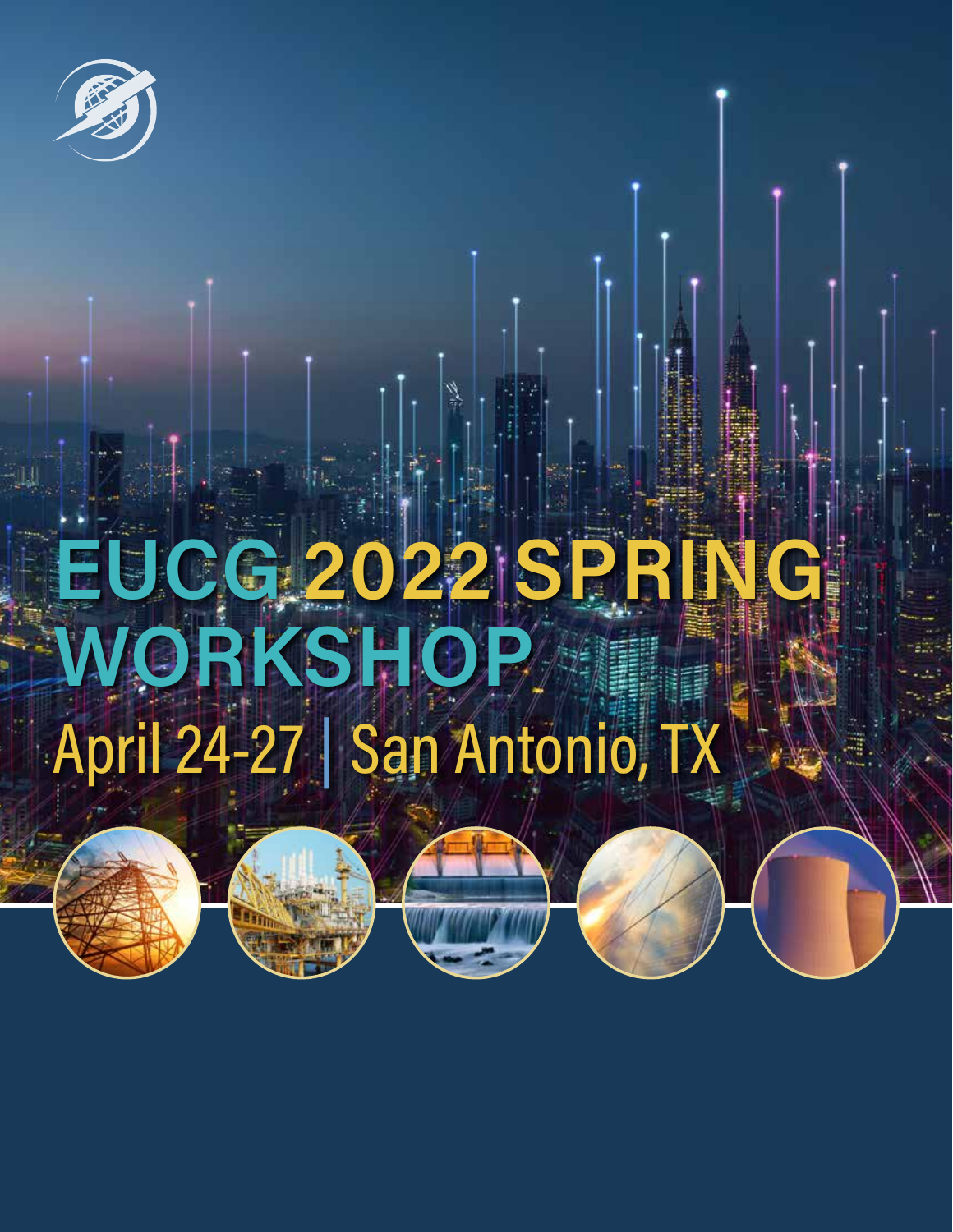

# T&D Schedule

NOTE: All session times are indicated in CENTRAL time

| <b>MONDAY, APRIL 25</b>                |                                                                                                                                                                                                                                                                                                                                                                                                                                                                                                                                                                                                                              |
|----------------------------------------|------------------------------------------------------------------------------------------------------------------------------------------------------------------------------------------------------------------------------------------------------------------------------------------------------------------------------------------------------------------------------------------------------------------------------------------------------------------------------------------------------------------------------------------------------------------------------------------------------------------------------|
| <b>Time</b>                            | <b>Session Title</b>                                                                                                                                                                                                                                                                                                                                                                                                                                                                                                                                                                                                         |
| $8:00 - 9:00$ CT                       | <b>BREAKFAST</b>                                                                                                                                                                                                                                                                                                                                                                                                                                                                                                                                                                                                             |
| $9:00 - 10:30$ CT                      | <b>EUCG General Session Panel Discussion</b><br>-Transportation Electrication<br>Speakers:<br><b>David Treichler, Oncor Electric Delivery</b><br><b>Ryan Stanton, Tennessee Valley Authority (TVA)</b><br>Moderator:<br>Joe Martucci, PSEG                                                                                                                                                                                                                                                                                                                                                                                   |
| $10:30 - 11:00$ CT                     | <b>BREAK</b>                                                                                                                                                                                                                                                                                                                                                                                                                                                                                                                                                                                                                 |
| $11:00 - 11:45$ CT<br>(CLOSED SESSION) | <b>T&amp;D COMMITTEE BUSINESS MEETING</b><br><b>Welcome &amp; Introductions</b><br>Jeannine Beran, Exelon Utilities   Chair, T&D Committee<br>This session will include introductions of attending utilities and a discussion of their<br>expectations for the week. Other items included in this session will be: Updates on<br>T&D Committee business and laying the groundwork for future T&D Sessions.<br>- Welcome and Introductions<br>- Budget Review<br>- Battery Storage Working Group   Joe Martucci<br>- EUCG Scorecard   Joe Martucci<br>- Employee Development and Mentoring Opportunities<br>- Success Stories |
| $11:45 - 1:00$ CT<br>(CLOSED SESSION)  | <b>Operations &amp; Innovation-Customer Centric Operational Reporting</b><br><b>Adam Preveau, Entergy</b><br>Customer Centric Operational Reporting—The overall theme will tell the story of<br>the the idea that generated the reporting, the success that came from it and how<br>Entergy is looking to apply it's influence to T&D reporting moving forward.                                                                                                                                                                                                                                                              |
| $1:00 - 2:00$ CT                       | <b>LUNCH</b>                                                                                                                                                                                                                                                                                                                                                                                                                                                                                                                                                                                                                 |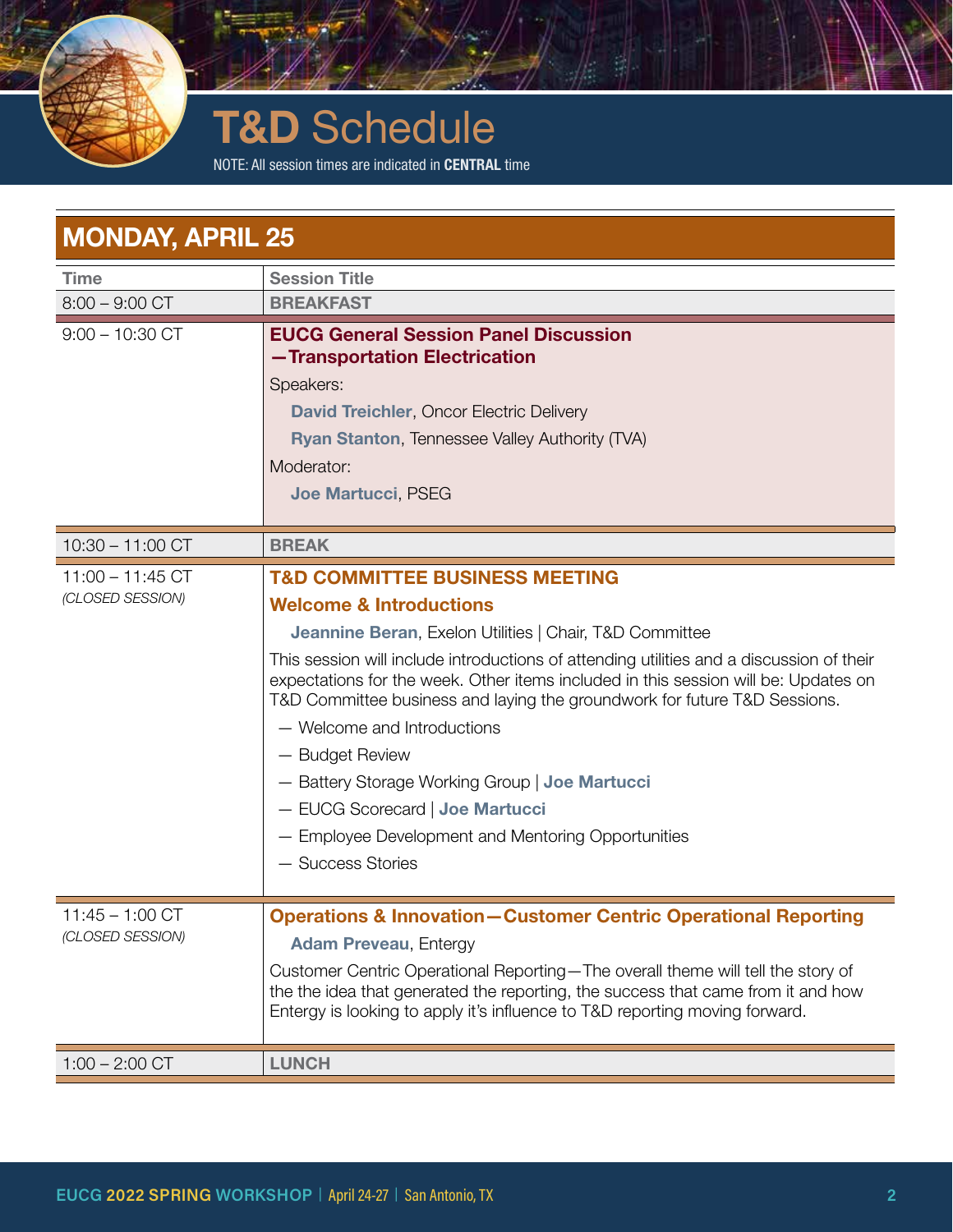| $2:00 - 3:00$ CT           | <b>Operations-Drone Flying, vs. IV Curve Tracing</b>                                     |
|----------------------------|------------------------------------------------------------------------------------------|
| (JOINT SESSION WITH SOLAR) | <b>Duke Energy</b>                                                                       |
|                            | - Twice a year-Is it worth the twice a year?                                             |
|                            | - Does anyone use aircraft for IR flyovers                                               |
|                            | - Reporting always the most important                                                    |
|                            | - Flying substations? IR on combiner boxes                                               |
|                            | - IR on disconnects                                                                      |
|                            | - Combiner box IR scans frequency                                                        |
|                            |                                                                                          |
| $3:00 - 3:30$ CT           | <b>BREAK</b>                                                                             |
| $3:30 - 4:30$ CT           | <b>Operations &amp; Safety-Safety Excellence Awards</b>                                  |
| (CLOSED SESSION)           | Panel Discussion (Oncor, Exelon, PSEG)                                                   |
|                            | <b>Christine Williams, Oncor</b>                                                         |
|                            | <b>Leslie Jones, BGE</b>                                                                 |
|                            | lan Coelho, PSE&G                                                                        |
|                            | Safety Recognition Suggestions and Awards-Process for Employee Recognition,              |
|                            | Employee Suggestions and Implementation of 'Great Ideas'. Interest for Fall<br>Deep Dive |
|                            |                                                                                          |
| $4:30 - 5:30$ CT           | <b>Open Discussion</b>                                                                   |
| (CLOSED SESSION)           | - Session Feedback                                                                       |
|                            | - Fall Considerations                                                                    |
|                            | - Items of Interest                                                                      |
|                            | - Goats (ComEd)                                                                          |
|                            | - Bees (PECO)                                                                            |
|                            | New Topics<br>- Current Happenings                                                       |
|                            | - Anything You Want                                                                      |
|                            |                                                                                          |
| $6:30 - 9:00$ CT           | <b>NETWORKING DINNER EVENT</b>                                                           |
|                            |                                                                                          |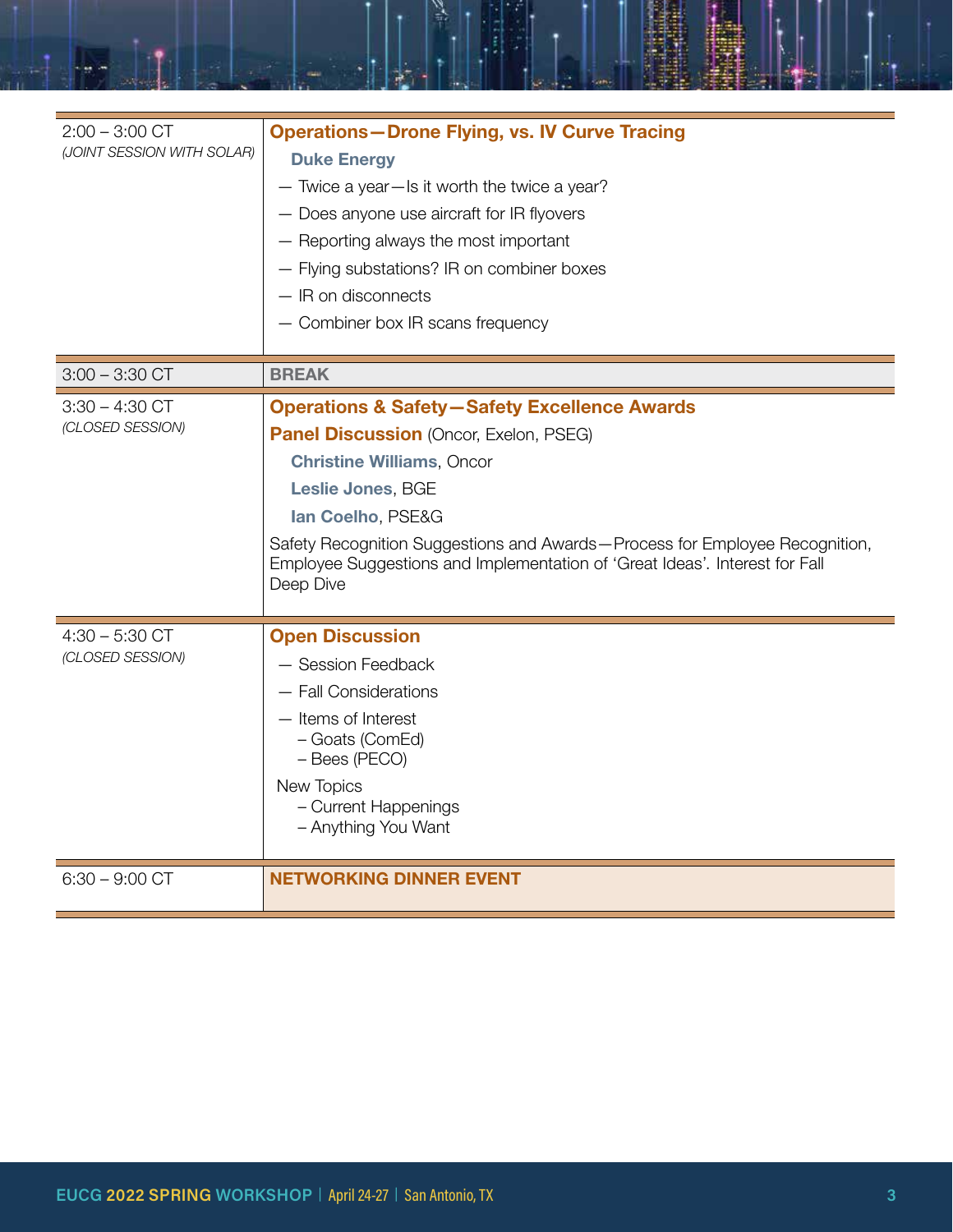### TUESDAY, APRIL 26

| <b>Time</b>                                     | <b>Session Title</b>                                                                                                                                                                                                                                                                                                                                                                                                                                                                                                                                                                                                                                                                                                          |
|-------------------------------------------------|-------------------------------------------------------------------------------------------------------------------------------------------------------------------------------------------------------------------------------------------------------------------------------------------------------------------------------------------------------------------------------------------------------------------------------------------------------------------------------------------------------------------------------------------------------------------------------------------------------------------------------------------------------------------------------------------------------------------------------|
| $8:00 - 9:00$ CT                                | <b>BREAKFAST</b>                                                                                                                                                                                                                                                                                                                                                                                                                                                                                                                                                                                                                                                                                                              |
| $9:00 - 9:30$ CT<br>(CLOSED SESSION)            | <b>T&amp;D COMMITTEE BUSINESS MEETING</b><br>-Prior Day Review, Feedback and Open Items Discussion<br><b>Jeannine Beran, Exelon Utilities   Chair T&amp;D Committee</b>                                                                                                                                                                                                                                                                                                                                                                                                                                                                                                                                                       |
| $9:30 - 10:30$ CT<br>(CLOSED SESSION)           | <b>Innovation-Exelon Utilities Analytics Academy</b><br><b>Bobby Besharati, Exelon Utilities</b><br>Exelon Utilities (EU) is committed to developing a sustainable analytics capability<br>by providing employees with the tools and training to make data-driven decisions<br>and EU leaders want all EU employees to be analytics aware. EU Analytics strategy<br>focused on building our new analytics and AI capability across the OpCos and<br>delivering use cases focused on 4 value domains:<br>- Smart Energy Services (SES)<br>- Customer Operations<br>- Advanced Metering Infrastructure<br>$-$ Grid<br>Discussion of the Phases of Awareness, Adopting and Leading<br>Sharing of Success Stories by Team Members |
| $10:30 - 11:00$ CT<br>(CLOSED SESSION)          | <b>Operations and Safety-Transmission Grounding</b><br><b>Mark McChesney, Oncor</b><br>Join Oncor's Transmission Protective Grounding team, their 2021 Safety Excellence<br>Award recipient, as they recount how the team created a comprehensive grounding<br>program to assist with properly applying Temporary Protective Grounding procedure.                                                                                                                                                                                                                                                                                                                                                                             |
| $11:00 - 11:30$ CT                              | <b>BREAK</b>                                                                                                                                                                                                                                                                                                                                                                                                                                                                                                                                                                                                                                                                                                                  |
| $11:30 - 1:00$ CT<br>(JOINT SESSION WITH SOLAR) | <b>Operations and Innovation-Safety</b><br>- Safe Work Practices<br>- Lone Worker<br>- Lock Out/Tag Out (LOTO)<br>- From LOTO What is the Strategy?<br>- Share our LOTO Process With Everyone                                                                                                                                                                                                                                                                                                                                                                                                                                                                                                                                 |
| $1:00 - 2:00$ CT                                | <b>LUNCH</b>                                                                                                                                                                                                                                                                                                                                                                                                                                                                                                                                                                                                                                                                                                                  |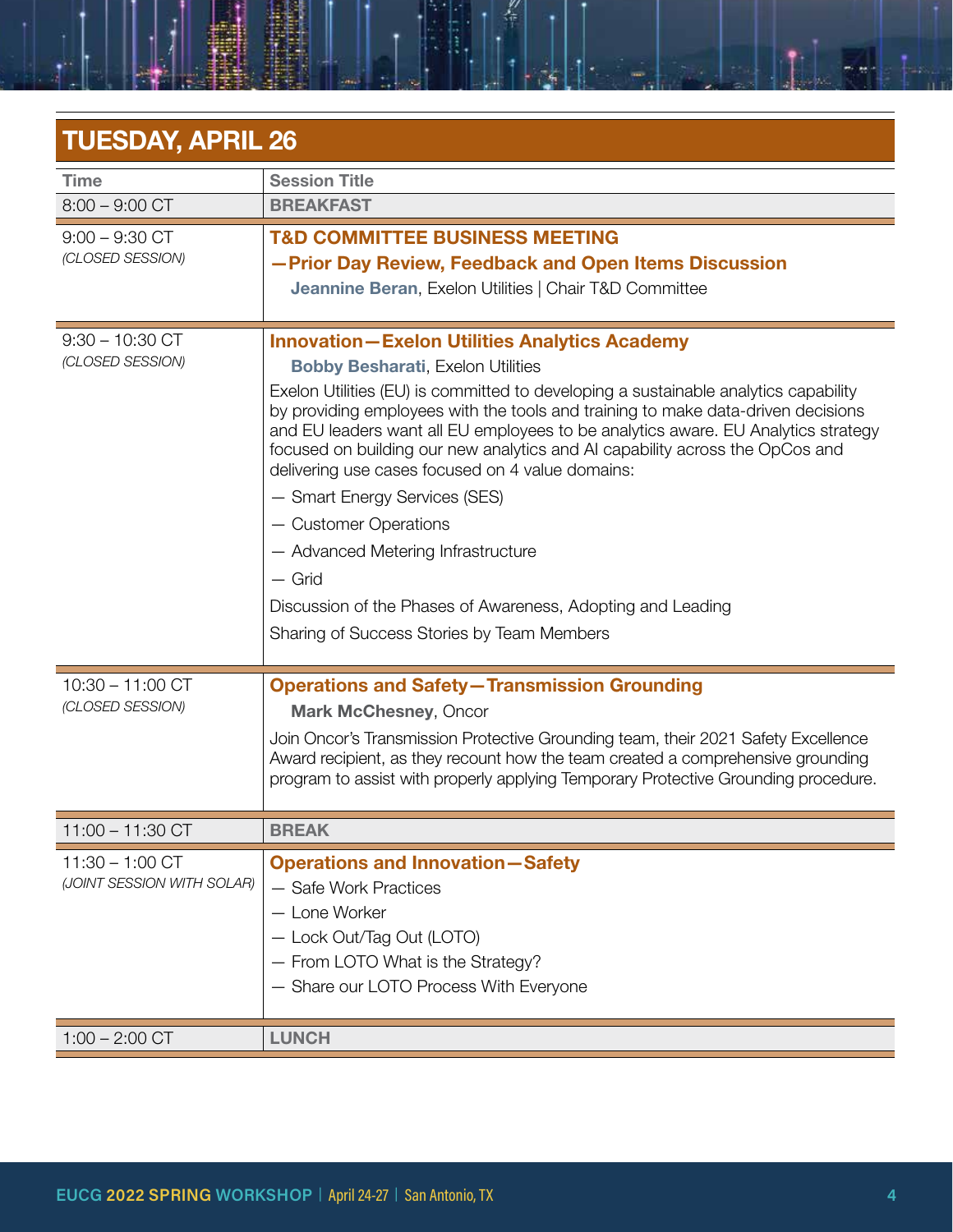| $2:00 - 3:00$ CT<br>(CLOSED SESSION) | <b>Innovation and Operations-Storm Modeling</b><br>-First Quartile Consulting with Utility Using Product<br><b>Dr. Steven Quiring</b><br>Rob Cregge, AEP<br>Utility experience and successes paired with Vendor tools to project storm<br>behaviors and response staffing needs. |
|--------------------------------------|----------------------------------------------------------------------------------------------------------------------------------------------------------------------------------------------------------------------------------------------------------------------------------|
| $3:30 - 4:00$ CT                     | <b>BREAK</b>                                                                                                                                                                                                                                                                     |
| $4:00 - 5:00$ CT<br>(CLOSED SESSION) | <b>Survey Results</b><br><b>Martin Nardendorf</b><br>- EUCG Value Proposition<br>- T&D Mission Statement                                                                                                                                                                         |

## WEDNESDAY, APRIL 27

<u>.</u>

| <b>Time</b>                            | <b>Session Title</b>                                                                                                                                                                                                                                                                                                            |
|----------------------------------------|---------------------------------------------------------------------------------------------------------------------------------------------------------------------------------------------------------------------------------------------------------------------------------------------------------------------------------|
| $8:00 - 9:00$ CT                       | <b>BREAKFAST</b>                                                                                                                                                                                                                                                                                                                |
| $9:00 - 10:00$ CT<br>(CLOSED SESSION)  | <b>Diversity, Equity, and Inclusion - DEI Programs</b><br>Gigi Maniyatte and Jake Sneeden, PEPCO<br>PHI Mission to create, nurture, and sustain inclusive and equitable work<br>environments where differences are respected, and employees feel valued to drive<br>to meet the needs of employees, customers, and communities. |
|                                        |                                                                                                                                                                                                                                                                                                                                 |
| $10:00 - 11:00$ CT<br>(CLOSED SESSION) | <b>Innovation and Operations-Texas Outage Event</b><br><b>Martin Narendorf, CenterPoint</b><br><b>Jesse Medlock, Oncor</b><br>Lessons Learned/Process Improvements-Items and activities that are public<br>knowledge at this time that have come out of the response to the winter storm<br>Uri will be discussed.              |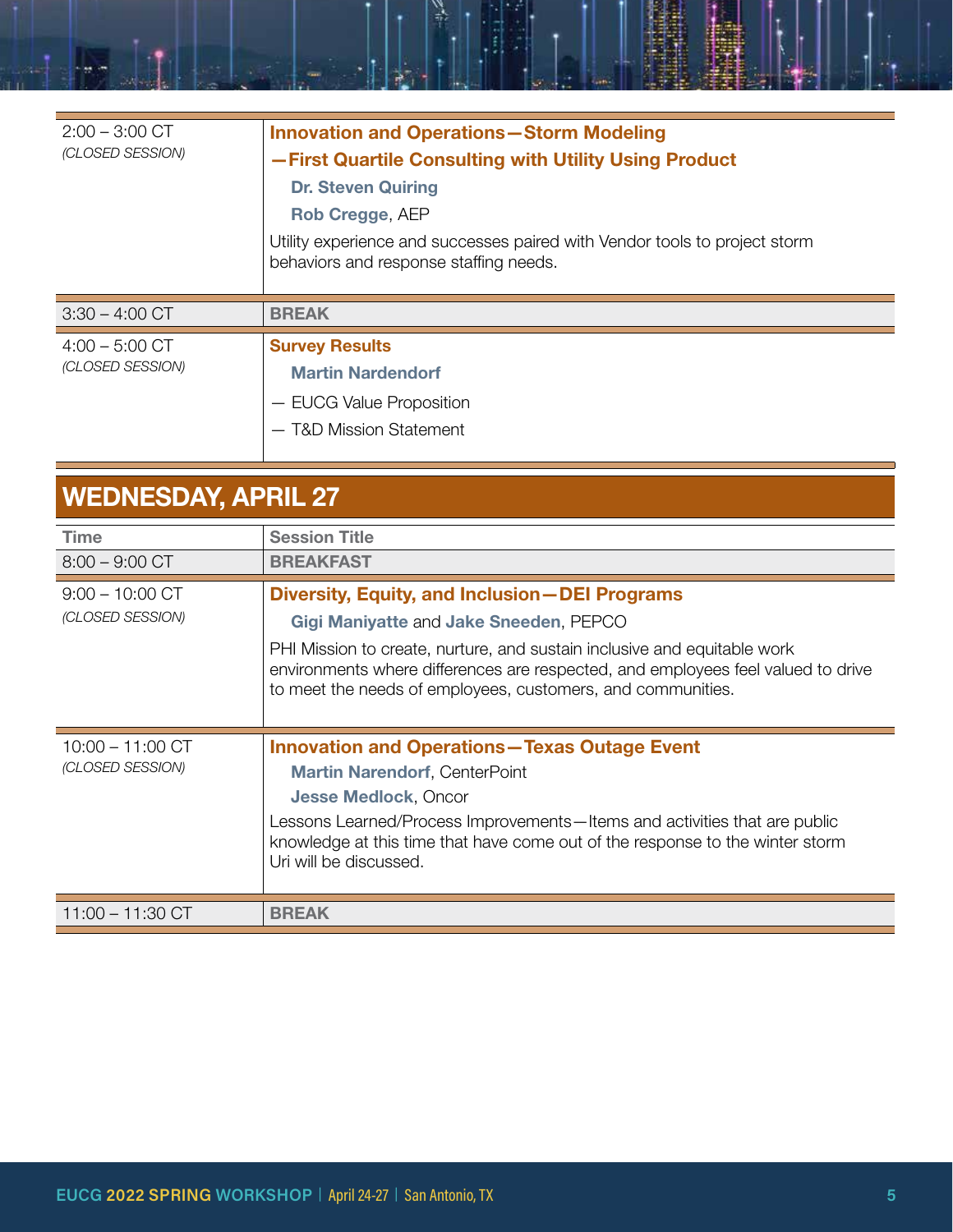| $11:30 - 1:00$ CT | <b>T&amp;D COMMITTEE BUSINESS</b>                                                                                                                                                             |
|-------------------|-----------------------------------------------------------------------------------------------------------------------------------------------------------------------------------------------|
| (CLOSED SESSION)  | Jeannine Beran, Exelon Utilities   Chair T&D Committee                                                                                                                                        |
|                   | Time will be taken to discuss the Weeks activities: Were expectations met?<br>What additional information might be of help? What new topics have come<br>up as a result of these discussions? |
|                   | Fall 2022 Agenda Build                                                                                                                                                                        |
|                   | Planning ahead for the Fall Workshop. Topic discussions and ideas will<br>be gathered.                                                                                                        |
| 1:00 CT           | <b>WORKSHOP ADJOURNS</b>                                                                                                                                                                      |
| $1:00 - 4:00$ CT  | <b>EUCG BOARD MEETING</b>                                                                                                                                                                     |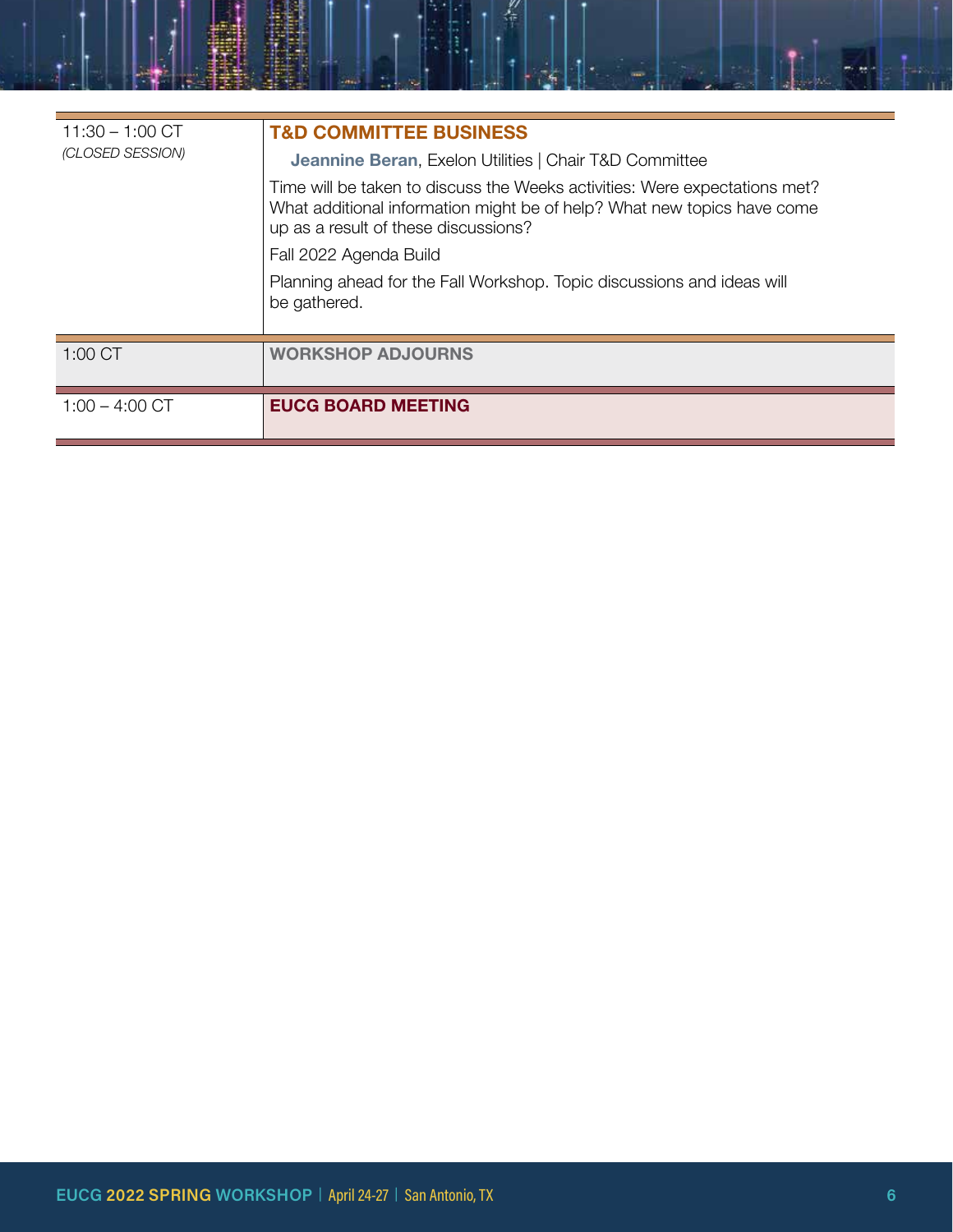

# FOSSIL Schedule

NOTE: All session times are indicated in CENTRAL time

| <b>MONDAY, APRIL 25</b> |                                                                                                                                                                    |
|-------------------------|--------------------------------------------------------------------------------------------------------------------------------------------------------------------|
| <b>Time Blocks</b>      | <b>Session Title</b>                                                                                                                                               |
| $8:00 - 9:00$ CT        | <b>BREAKFAST</b>                                                                                                                                                   |
| $9:00 - 10:30$ CT       | <b>EUCG General Session Panel Discussion</b><br>-Transportation Electrification                                                                                    |
|                         | Speakers:                                                                                                                                                          |
|                         | <b>David Treichler, Oncor Electric Delivery</b>                                                                                                                    |
|                         | <b>Ryan Stanton, TVA</b>                                                                                                                                           |
|                         | Moderator:                                                                                                                                                         |
|                         | Joe Martucci, PSEG                                                                                                                                                 |
| $10:30 - 11:00$ CT      | <b>BREAK</b>                                                                                                                                                       |
| $11:00 - 12:00$ CT      | <b>FP-01   Introductions/Opening Comments</b>                                                                                                                      |
|                         | - Name, Company name, position or role, one item that you wish to take away<br>from this workshop.                                                                 |
|                         | - Discussion of Hot Topics that provide benchmarking value to your company.                                                                                        |
| $12:00 - 12:30$ CT      | <b>FP-02   New Technologies-Robotic Dog</b>                                                                                                                        |
|                         | <b>John Kapland, TVA</b>                                                                                                                                           |
|                         | John Kapland from TVA will present case studies on how their company utilizes<br>Robotic Dogs to improve safe work practices and operational excellence.           |
| $12:30 - 1:00$ CT       | FP-03   CC/GT Database                                                                                                                                             |
|                         | Brian White, Southern Califonia Edison                                                                                                                             |
|                         | Joyce Jackson, Cook-Jackson, Inc.                                                                                                                                  |
|                         | The CC/CT Database Task Team will present a general overview of 2021 database<br>survey changes in definitions. A Q&A session will follow the team's presentation. |
|                         | Also a report out on the current data submittal status and a look forward at the Fall<br>Workshop report out.                                                      |
| $1:00 - 2:00$ CT        | <b>LUNCH</b>                                                                                                                                                       |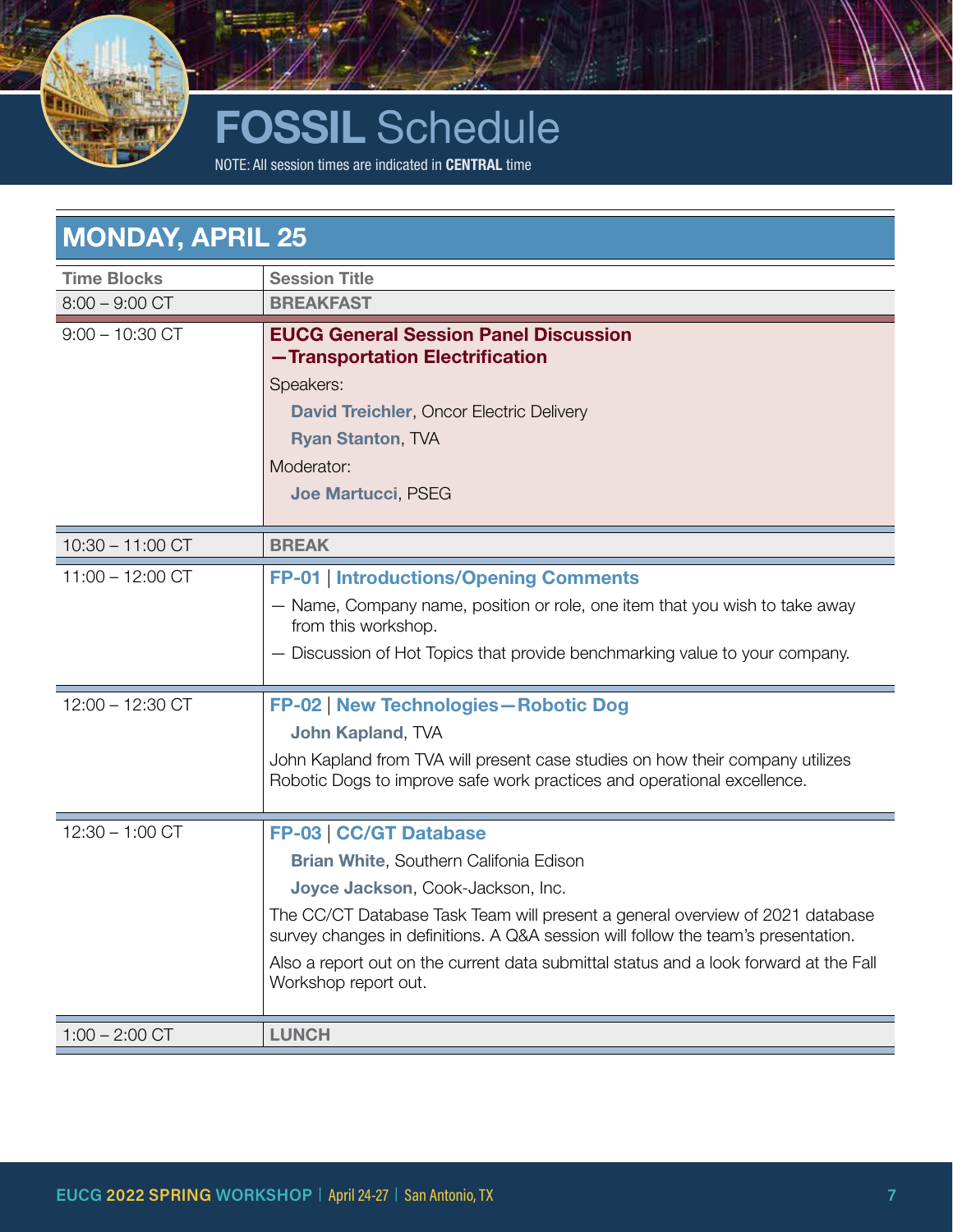| $2:00 - 2:30$ CT | FP-04   NERC Compliance-Site Security with CIP Standards                                                                                                                                                                                              |
|------------------|-------------------------------------------------------------------------------------------------------------------------------------------------------------------------------------------------------------------------------------------------------|
|                  | <b>Frank Lee, Pacific Gas and Electric</b>                                                                                                                                                                                                            |
|                  | Frank will present a general overview of PG&E's journey for Plant Site Sercurity<br>per NERC CIP standards including some challenges and success examples.<br>A Q&A session will follow the team's presentation.                                      |
| $2:30 - 3:00$ CT | FP-05   Assessment of Fossil Fleet                                                                                                                                                                                                                    |
|                  | <b>Gabriel Jones, TVA</b>                                                                                                                                                                                                                             |
|                  | Gabe will present the Operational Assessment process utilized by TVA Power<br>Operations to measure operational programmatic adherence/performance in<br>its coal, gas, and hydro plants                                                              |
| $3:00 - 3:30$ CT | <b>BREAK</b>                                                                                                                                                                                                                                          |
| $3:30 - 4:00$ CT | <b>FP-06   Decarbonization Options for Existing Assets</b>                                                                                                                                                                                            |
|                  | <b>Andrew Campbell, TVA</b>                                                                                                                                                                                                                           |
|                  | Discussion on the challenges and opportunities around developing decarbonization<br>options for existing utility assets. Technologies discussed will include capture,<br>storage, and utilization.                                                    |
| $4:00 - 4:45$ CT | FP-07   GADS/Performance Data-Panel                                                                                                                                                                                                                   |
|                  | Leeth DePriest, Southern Company                                                                                                                                                                                                                      |
|                  | <b>Ben Zimmerman, TVA</b>                                                                                                                                                                                                                             |
|                  | Leeth DePriest will discuss Southern Company's in-house Generating Availability<br>Data System (GADS) program, features, reporting capabilities, and data use cases.<br>Leeth will also touch on past and future planned enhancements to the program. |
|                  | Ben Zimmerman will discuss TVA's Fossil operating unit performance metric<br>journey over the past twenty years.                                                                                                                                      |
| $6:30 - 9:00$ CT | <b>NETWORKING DINNER EVENT</b>                                                                                                                                                                                                                        |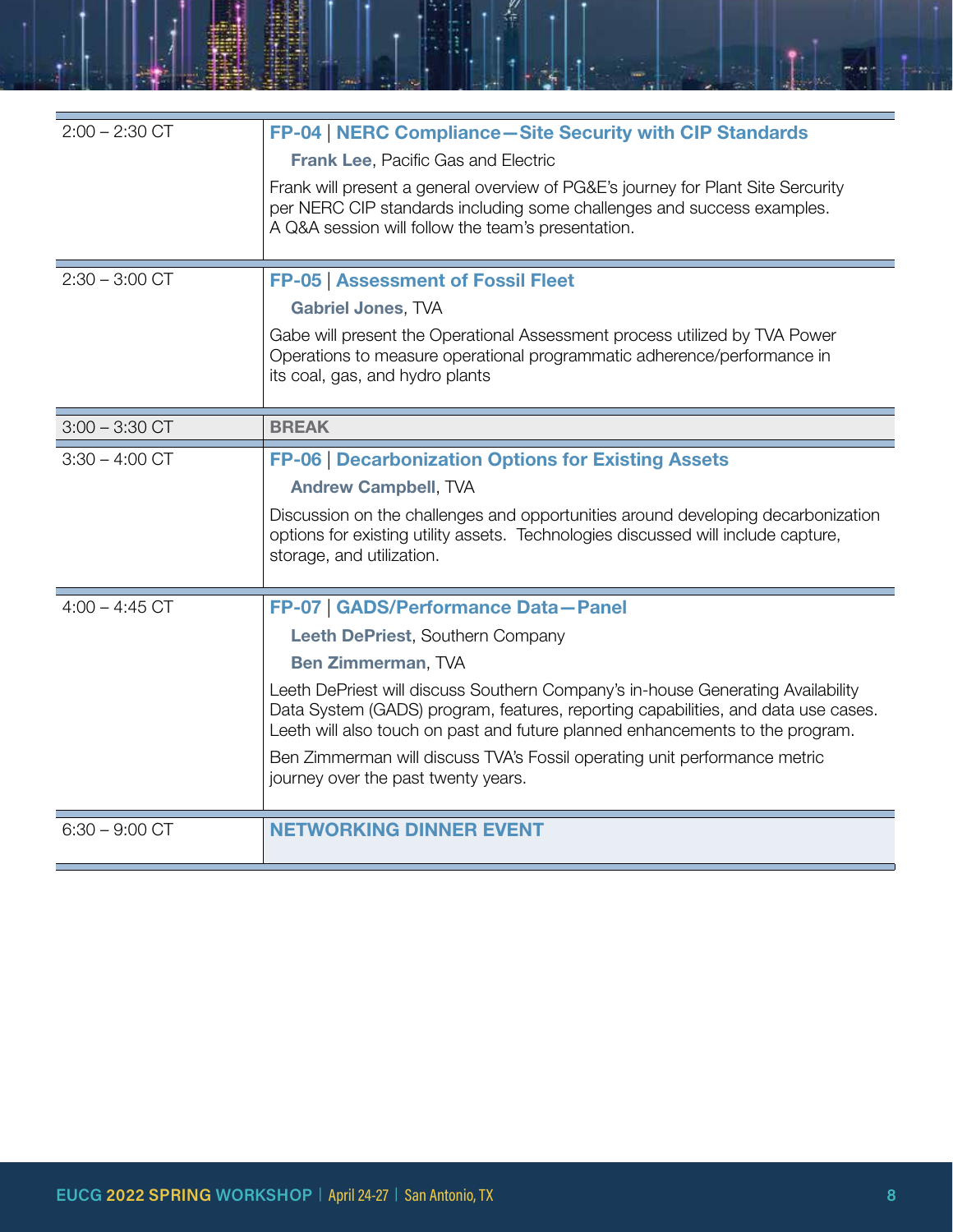### TUESDAY, APRIL 26

| <b>Time Blocks</b>         | <b>Session Title</b>                                                                                                 |
|----------------------------|----------------------------------------------------------------------------------------------------------------------|
| $8:00 - 9:00$ CT           | <b>BREAKFAST</b>                                                                                                     |
| $9:00 - 10:00$ CT          | <b>FP-08   Safety Case Studies</b>                                                                                   |
|                            | <b>Deanthony Willis, Southern Company</b>                                                                            |
|                            | <b>Joey Sales, TVA</b>                                                                                               |
|                            | <b>Josh Harris, PG&amp;E</b>                                                                                         |
|                            | Representatives of FGC member utilities will present safety case studies, lessons                                    |
|                            | learned and corrective actions taken to improve safety, followed by a round table                                    |
|                            | discussion on Safety Improvement ideas.                                                                              |
|                            |                                                                                                                      |
| $10:00 - 11:00$ CT         | FP-09   Onboarding-Panel (TVA, SCE, AECC)                                                                            |
|                            | <b>Tiffany Coker, TVA</b>                                                                                            |
|                            | <b>Bryan Sikes, Arkansas Electric Coop</b>                                                                           |
|                            | Heath Shore, Southern California Edison                                                                              |
|                            | <b>Sara Steiner, Southern Company</b>                                                                                |
|                            | Representatives of FGC member utilities will answer the following questions:                                         |
|                            | - Does your company have a formal onboarding process (bootcamp) for new<br>hires? If so, please provide some detail. |
|                            | -What tools are available for new supervisors?                                                                       |
|                            | -What challenges have you faced with the onboarding process during COVID<br>and/or working remotely?                 |
|                            | -What changes have you implemented with the onboarding process during<br>COVID and/or working remotely?              |
|                            | -What kind/type of goals do you set for new employees?                                                               |
|                            | -How do you gather feedback on the program and measure its success?                                                  |
| $11:00 - 11:30$ CT         | <b>BREAK</b>                                                                                                         |
| $11:30 - 1:00$ CT          | <b>FP-10   Safe Work Practices</b>                                                                                   |
| (JOINT SESSION WITH SOLAR) | Lone worker, LOTO                                                                                                    |
|                            | Roundtable discussion from each utlity how are we managing work on our sites,<br>energy isolation.                   |
|                            | Working at night benefits/risks? What is eveyone using to determine lone work<br>vs. multiple workers.               |
|                            | <b>PPE-ARC</b> Flash requirements.                                                                                   |
|                            | <b>DTE</b> study on ARC flash calculation - Updates on EPRI 1500v study if available.                                |
| $1:00 - 2:00$ CT           | <b>LUNCH</b>                                                                                                         |

쿆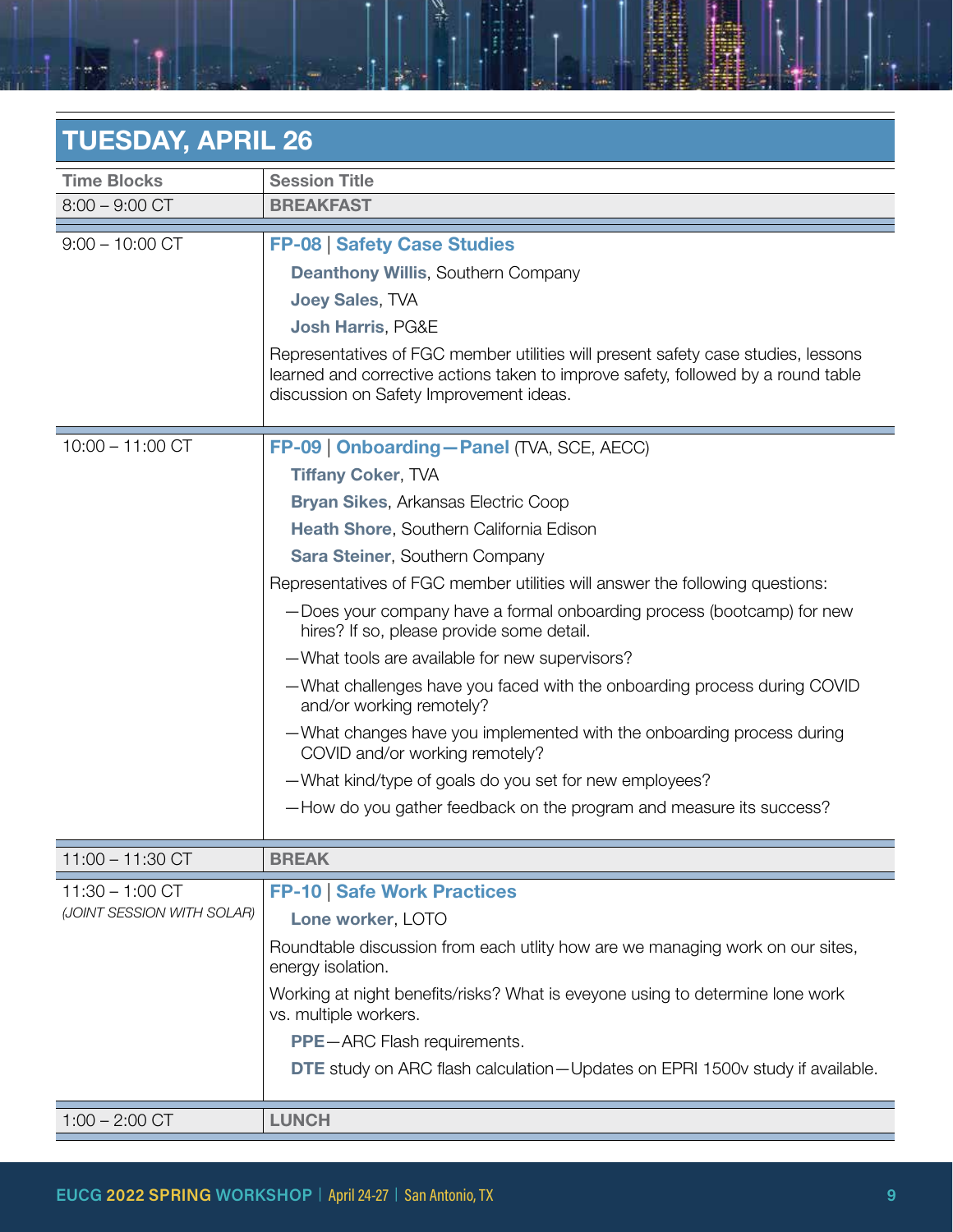| $2:00 - 3:30$ CT<br>(JOINT SESSION WITH HYDRO) | FP-11   Monitoring and Diagnostic (M&D) Centers-Overview,<br><b>Benefits &amp; Good Catches</b>                                                                                                                                                                                                                                                 |
|------------------------------------------------|-------------------------------------------------------------------------------------------------------------------------------------------------------------------------------------------------------------------------------------------------------------------------------------------------------------------------------------------------|
|                                                | Dan Foster-Roman, OPG                                                                                                                                                                                                                                                                                                                           |
|                                                | <b>Jason Satterfield, TVA</b>                                                                                                                                                                                                                                                                                                                   |
|                                                | Lee Archer, PGN                                                                                                                                                                                                                                                                                                                                 |
|                                                | Eric Chambers, Southern California Edison                                                                                                                                                                                                                                                                                                       |
|                                                | M&D Centers provide oversight of a utility's power generation assets. These<br>functions, which include routine monitoring, and potential abnormal condition<br>reporting. Utility representatives will provide an overview of their company's<br>M&D center, how it supports the asset management program and an example<br>of a "good catch". |
|                                                |                                                                                                                                                                                                                                                                                                                                                 |
| $3:30 - 4:00$ CT                               | <b>BREAK</b>                                                                                                                                                                                                                                                                                                                                    |
| $4:00 - 5:00$ CT                               | FP-12   Continous Improvement Programs-Panel (TVA, SCE, OPPD)<br>Leah Christensen, TVA                                                                                                                                                                                                                                                          |
|                                                | <b>Clinton Zavadil, Omaha Public Power District</b>                                                                                                                                                                                                                                                                                             |
|                                                | Continuous Improvement efforts are vital for organizations to survive and<br>stay competitive.                                                                                                                                                                                                                                                  |
|                                                | Representatives of FGC member utilities will present on their companies'<br>Continuous Improvement Programs and efforts to enhance business operations.                                                                                                                                                                                         |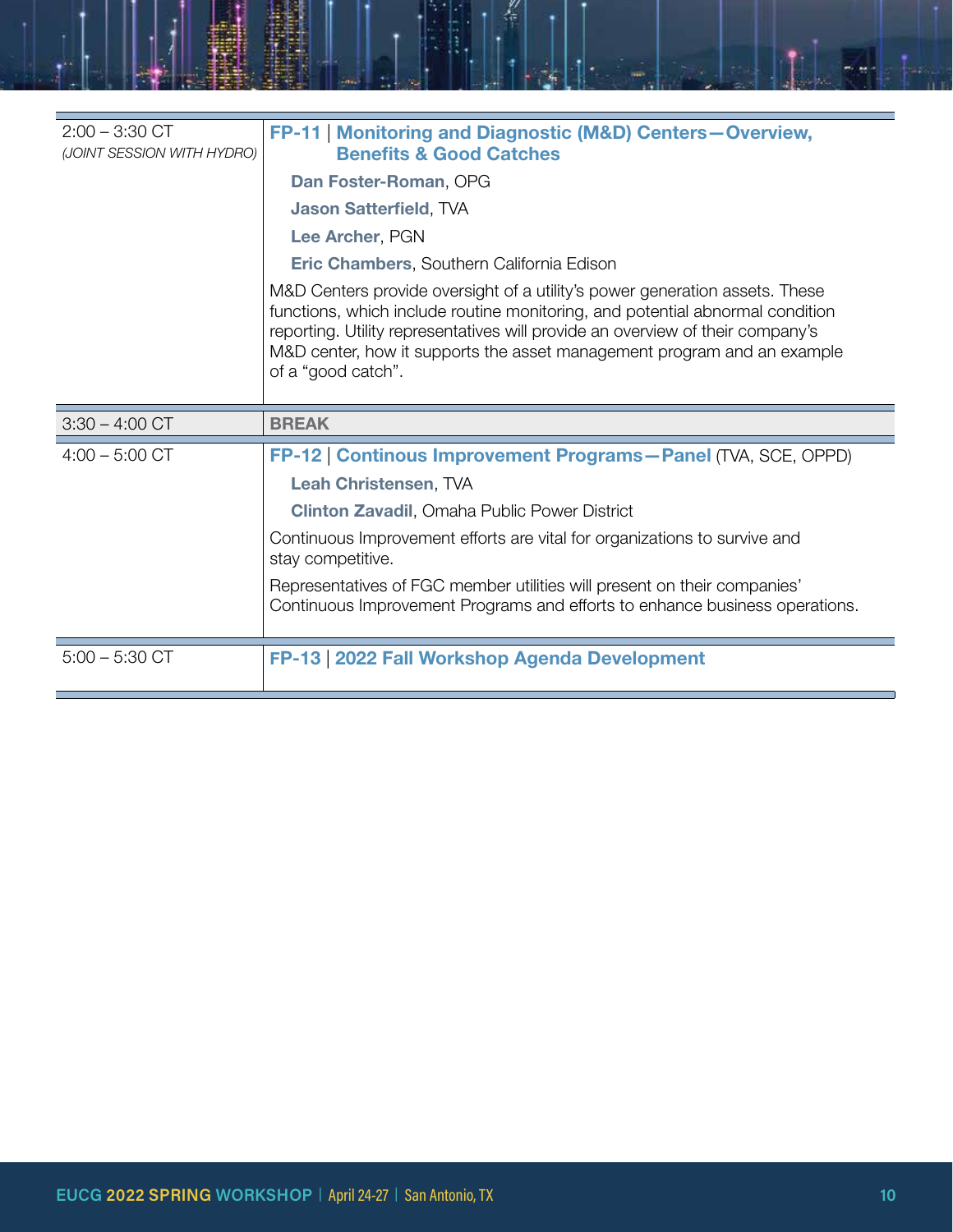## WEDNESDAY, APRIL 27

| <b>Time Blocks</b> | <b>Session Title</b>                                                                                                                                                                                            |
|--------------------|-----------------------------------------------------------------------------------------------------------------------------------------------------------------------------------------------------------------|
| $8:00 - 9:00$ CT   | <b>BREAKFAST</b>                                                                                                                                                                                                |
| $9:00 - 10:30$ CT  | FP-14   Asset Management-Panel (SCE, OPPD, PGN, AECC)                                                                                                                                                           |
|                    | Kishore Billapati, Southern California Edison                                                                                                                                                                   |
|                    | <b>Ben Zimmerman, TVA</b>                                                                                                                                                                                       |
|                    | <b>Andrew Campbell, TVA</b>                                                                                                                                                                                     |
|                    | <b>Clinton Zavadil, Omaha Public Power District</b>                                                                                                                                                             |
|                    | Lee Archer, Portland General Electric                                                                                                                                                                           |
|                    | <b>Bryan Sikes, Arkansas Electric Coop</b>                                                                                                                                                                      |
|                    | Operating and maintaining operating assets is essential to the success of each<br>utility. Each panel member will present a short presentation on their companies'<br>Asset Management Program and/or Strategy. |
| $10:30 - 11:00$ CT | Final review for Proposed Fall 2022 Workshop Agenda and<br><b>Summarize Key Take-Aways for Spring 2022 Workshop</b>                                                                                             |
| $11:00 - 11:30$ CT | <b>BREAK</b>                                                                                                                                                                                                    |
| $11:30 - 1:00$ CT  | <b>Fossil Generation Committee - Steering Meeting</b>                                                                                                                                                           |
|                    | (All Member Representatives Welcome)                                                                                                                                                                            |
|                    |                                                                                                                                                                                                                 |
| 1:00 CT            | <b>WORKSHOP ADJOURNS</b>                                                                                                                                                                                        |
| $1:00 - 4:00$ CT   | <b>EUCG BOARD MEETING</b>                                                                                                                                                                                       |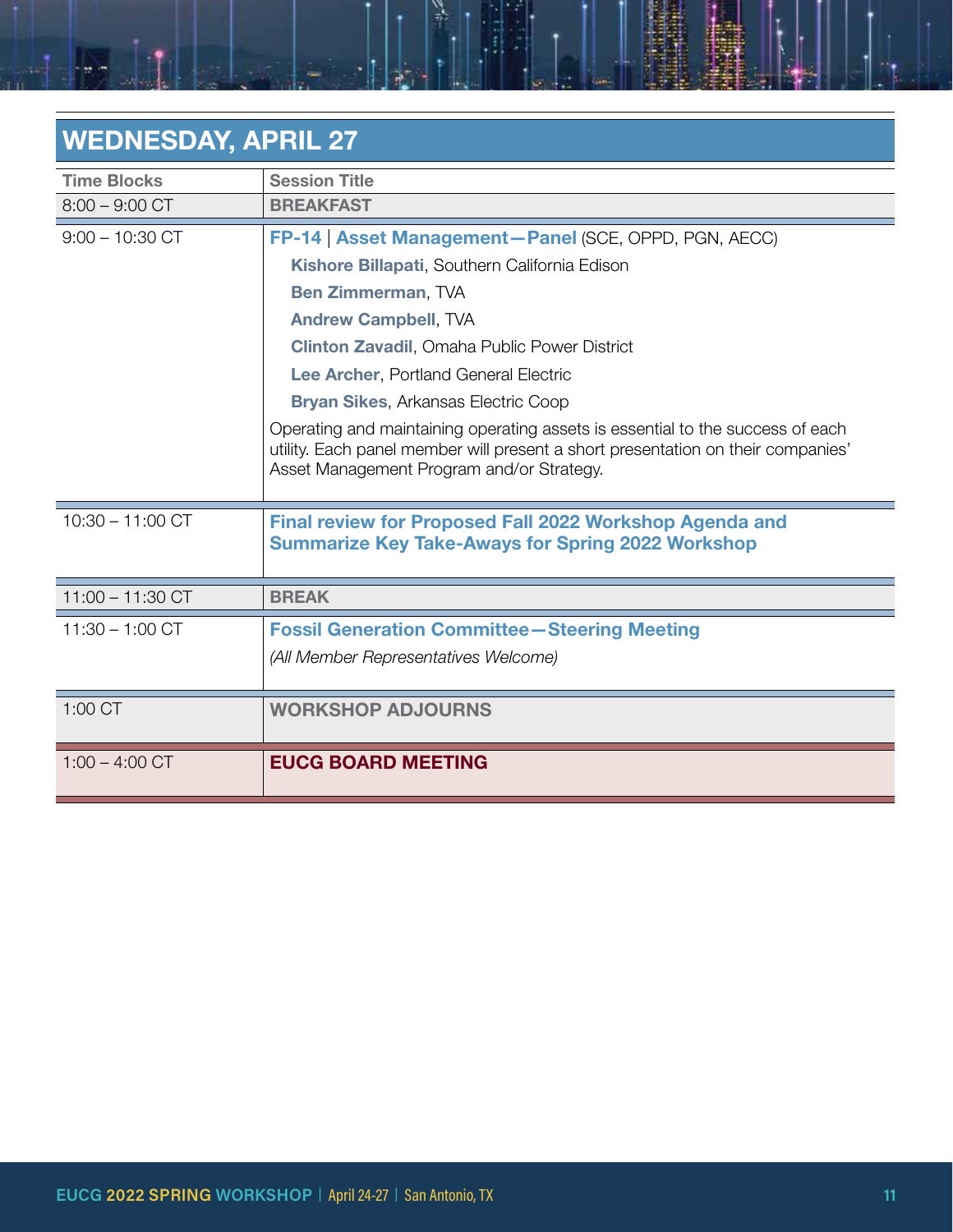

# **HYDRO** Schedule

NOTE: All session times are indicated in CENTRAL time

| <b>MONDAY, APRIL 25</b> |                                                                                                                                                                                                                                                                                                                                                                                                                                |
|-------------------------|--------------------------------------------------------------------------------------------------------------------------------------------------------------------------------------------------------------------------------------------------------------------------------------------------------------------------------------------------------------------------------------------------------------------------------|
| <b>Time Blocks</b>      | <b>Session Title</b>                                                                                                                                                                                                                                                                                                                                                                                                           |
| $8:00 - 9:00$ CT        | <b>BREAKFAST</b>                                                                                                                                                                                                                                                                                                                                                                                                               |
| $9:00 - 10:30$ CT       | <b>EUCG General Session Panel Discussion</b><br>-Transportation Electrification<br>Speakers:<br><b>David Treichler, Oncor Electric Delivery</b><br><b>Ryan Stanton, TVA</b><br>Moderator:<br>Joe Martucci, PSEG                                                                                                                                                                                                                |
| $10:30 - 11:00$ CT      | <b>BREAK</b>                                                                                                                                                                                                                                                                                                                                                                                                                   |
| $11:00 - 12:00$ CT      | <b>HP1   Welcome &amp; Introductions</b><br><b>David Sanna, United States Army Corps of Engineers (USACE)</b><br>Chair, The Hydroelectric Productivity Committee (HPC)<br>Chair will welcome the participants and provide them the opportunity<br>to introduce themselves and their companies.                                                                                                                                 |
| $12:00 - 1:00$ CT       | <b>HP2   New Member Overviews</b><br>Doug Stracener, Arkansas Electric Cooperative<br>Peter Huff, Duke Energy (DE)<br><b>Kenneth Arthur, Volta River Authority</b><br>New HPC members, who have joined the committee in 2022, will have<br>the opportunity to provide a brief overview of their utility with a focus<br>on the hydropower assets.                                                                              |
| $1:00 - 2:00$ CT        | <b>LUNCH</b>                                                                                                                                                                                                                                                                                                                                                                                                                   |
| $2:00 - 3:00$ CT        | HP3   Review of Comments to the HPC 2021 Annual Cost and<br><b>Performance Report</b><br>Dr. Gbadebo Oladosu, Oak Ridge National Laboratory   HPC Leadership<br>Jim Miller, Oak Ridge National Laboratory   HPC Leadership<br>In this session, the comments received to the draft version of the HPC 2021<br>Annual Cost & Performance Report will be reviewed and discussed with some<br>items identified for further action. |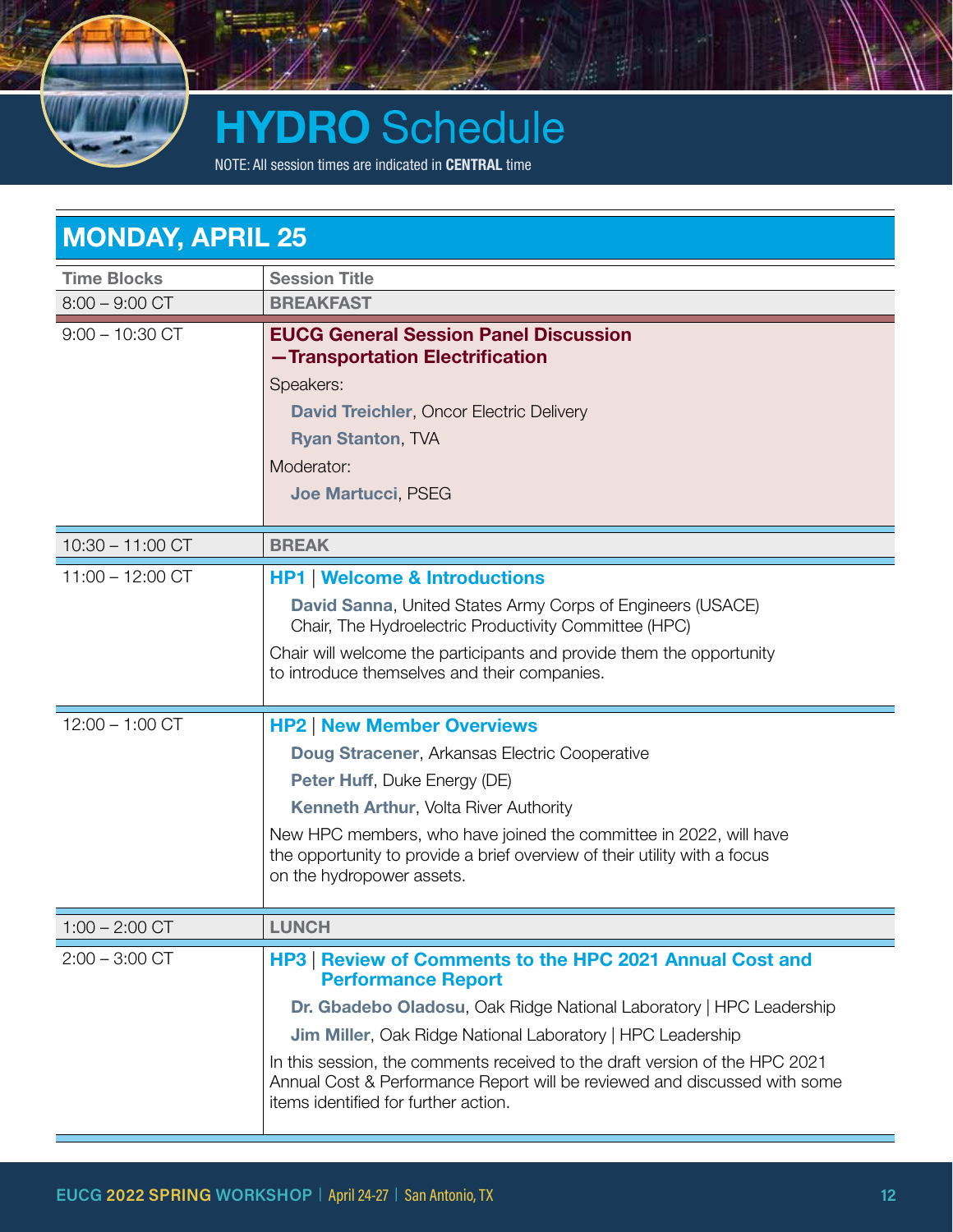| $3:00 - 3:30$ CT | <b>BREAK</b>                                                                                                                                                                        |
|------------------|-------------------------------------------------------------------------------------------------------------------------------------------------------------------------------------|
| $3:30 - 5:00$ CT | <b>HP4   Centralized Control of Hydropower Fleet Operations - Drivers,</b><br><b>Scope, Benefits &amp; Risks</b>                                                                    |
|                  | <b>Aaron Dale, DE</b>                                                                                                                                                               |
|                  | <b>Robby Floyd, TVA</b>                                                                                                                                                             |
|                  | <b>Shaun Hinds, Ontario Power Generation (OPG)</b>                                                                                                                                  |
|                  | Utilities have responded to business drivers to centralize the operations of their<br>hydropower plants.                                                                            |
|                  | Representatives from three HPC member companies will provide an overview<br>of their centralized operations and the new digital technology that has enabled<br>this transformation. |
| $6:30 - 9:00$ CT | IG DINNER                                                                                                                                                                           |

| <b>TUESDAY, APRIL 26</b> |                                                                                                                                                                                                             |  |
|--------------------------|-------------------------------------------------------------------------------------------------------------------------------------------------------------------------------------------------------------|--|
| <b>Time Blocks</b>       | <b>Session Title</b>                                                                                                                                                                                        |  |
| $8:00 - 9:00$ CT         | <b>BREAKFAST</b>                                                                                                                                                                                            |  |
| $9:00 - 10:00$ CT        | <b>HP5   Challenges with Vendors/Supply Chain Issues</b><br>Jie Lao, OPG                                                                                                                                    |  |
|                          | Jacob Morgan, Chelan County PUD                                                                                                                                                                             |  |
|                          | Two representatives from HPC member companies will share their experiences<br>with these issues that are a keen interest with other utilities planning or executing<br>major projects.                      |  |
| $10:00 - 10:30$ CT       | <b>HP6   Most Improved Hydropower Plant-Proposed Criteria</b><br>Dr. Gbadebo Oladosu                                                                                                                        |  |
|                          | John Schuknecht, HPC Data Consultant                                                                                                                                                                        |  |
|                          | Based on a suggestion made at the 2021 fall workshop, a proposed methodology<br>for evaluation will be presented.                                                                                           |  |
| $10:30 - 11:00$ CT       | <b>HP7   Safety Survey Results</b>                                                                                                                                                                          |  |
|                          | <b>Jim Miller, Signal Hydropower Consultants</b>                                                                                                                                                            |  |
|                          | Since 2007, EUCG's Hydroelectric Productivity Committee and the National<br>Hydropower Association Hydraulic Power Committee have been jointly conducting<br>an annual Safety Survey of the hydro industry. |  |
|                          | The results of the 2022 (2021 data) survey will be provided.                                                                                                                                                |  |
| $11:00 - 11:30$ CT       | <b>BREAK</b>                                                                                                                                                                                                |  |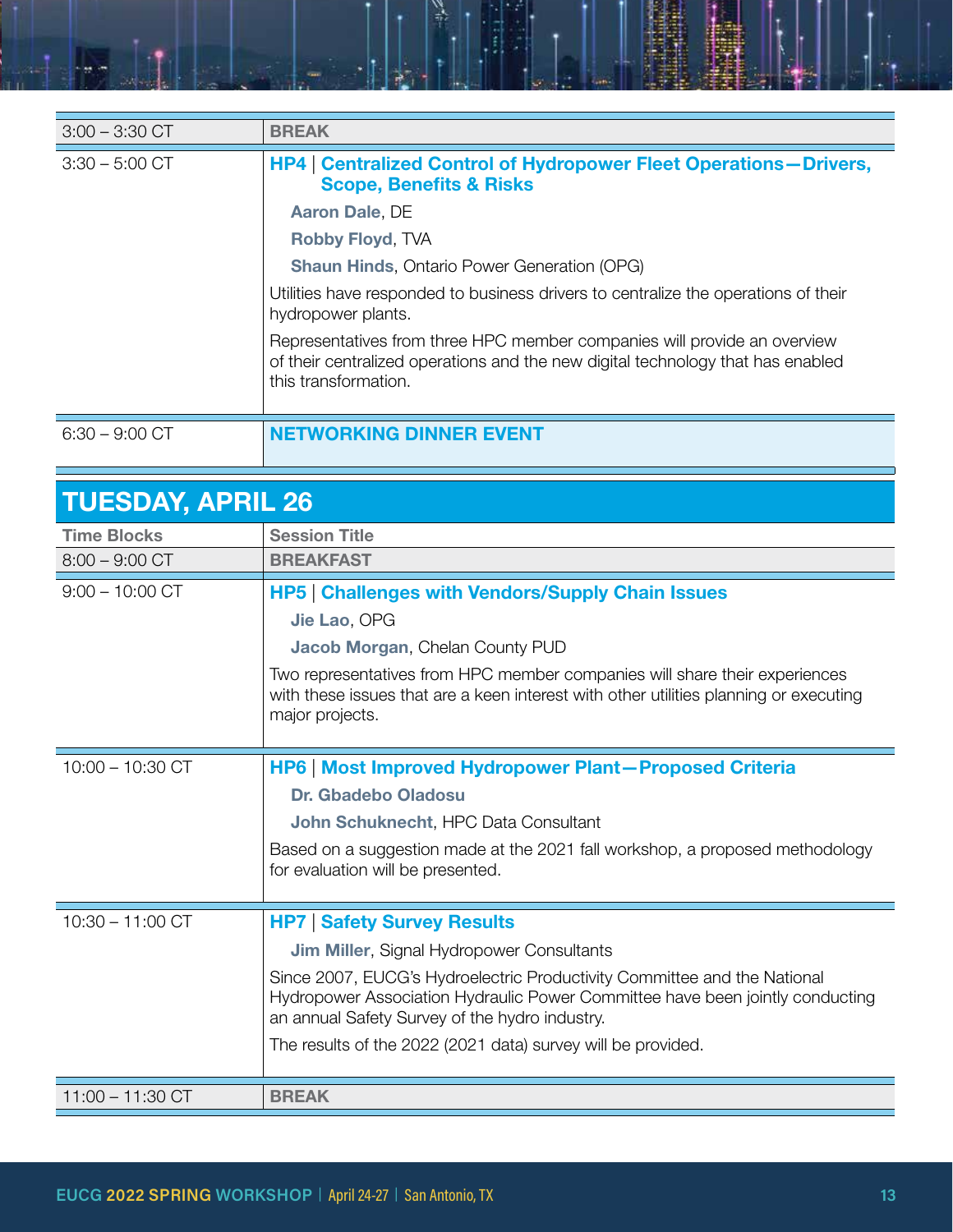| $11:30 - 12:00$ CT                              | HP8   2022 Data Review Plans                                                                                                                                                                                                                                                                                                                                                                                                                                |
|-------------------------------------------------|-------------------------------------------------------------------------------------------------------------------------------------------------------------------------------------------------------------------------------------------------------------------------------------------------------------------------------------------------------------------------------------------------------------------------------------------------------------|
|                                                 | Greg Bosscawen, Pacific Gas & Electric (PG&E)   HPC Vice Chair                                                                                                                                                                                                                                                                                                                                                                                              |
|                                                 | HPC leadership will provide the arrangements for the current year data review<br>meeting which is scheduled for July. This overview will include the supporting<br>material needed for the meeting and logistics. Time has been allocated for<br>questions about the data review meetings.                                                                                                                                                                  |
| $12:00 - 1:00$ CT                               | <b>HP9   HPC Data Reporting Team Status Report</b>                                                                                                                                                                                                                                                                                                                                                                                                          |
|                                                 | <b>Clark Bishop, United States Bureau of Reclamation</b>                                                                                                                                                                                                                                                                                                                                                                                                    |
|                                                 | A survey was conducted prior to the Spring 2021 workshop seeking information on<br>how other committee members would like to retrieve data from the HPC database.                                                                                                                                                                                                                                                                                           |
|                                                 | A status report of the team's activities, recommendations and proposed next steps<br>will be provided.                                                                                                                                                                                                                                                                                                                                                      |
| $1:00 - 2:00$ CT                                | <b>LUNCH</b>                                                                                                                                                                                                                                                                                                                                                                                                                                                |
| $2:00 - 3:30$ CT<br>(JOINT SESSION WITH FOSSIL) | <b>HP10   Monitoring and Diagnostic (M&amp;D) Centers-Overview,</b><br><b>Benefits &amp; Good Catches</b>                                                                                                                                                                                                                                                                                                                                                   |
|                                                 | Alex Banicki, Portland General Electric                                                                                                                                                                                                                                                                                                                                                                                                                     |
|                                                 | Dan Foster-Roman, OPG                                                                                                                                                                                                                                                                                                                                                                                                                                       |
|                                                 | <b>Jason Satterfield, TVA</b>                                                                                                                                                                                                                                                                                                                                                                                                                               |
|                                                 | Eric Chambers, Southern California Edison                                                                                                                                                                                                                                                                                                                                                                                                                   |
|                                                 | M&D Centers provide oversight of a utility's power generation assets. These<br>functions, which include routine monitoring, and potential abnormal condition<br>reporting. Utility representatives will provide an overview of their company's<br>M&D center, how it supports the asset management program and an example<br>of a "good catch". One presenter will share the support their company's wind<br>generation fleet receives from the M&D center. |
| $3:30 - 4:00$ CT                                | <b>BREAK</b>                                                                                                                                                                                                                                                                                                                                                                                                                                                |
| $4:00 - 5:00$ CT                                | HP11   HPC Data Guide 2022 Revisions and Q & A on Data<br><b>Gathering Process</b>                                                                                                                                                                                                                                                                                                                                                                          |
|                                                 | Greg Bosscawen, Pacific Gas & Electric (PG&E)   HPC Vice Chair                                                                                                                                                                                                                                                                                                                                                                                              |
|                                                 | The revisions made this year to the committee's data collection guide will be<br>highlighted. This session is a great opportunity to ask questions about the data<br>gathering process.                                                                                                                                                                                                                                                                     |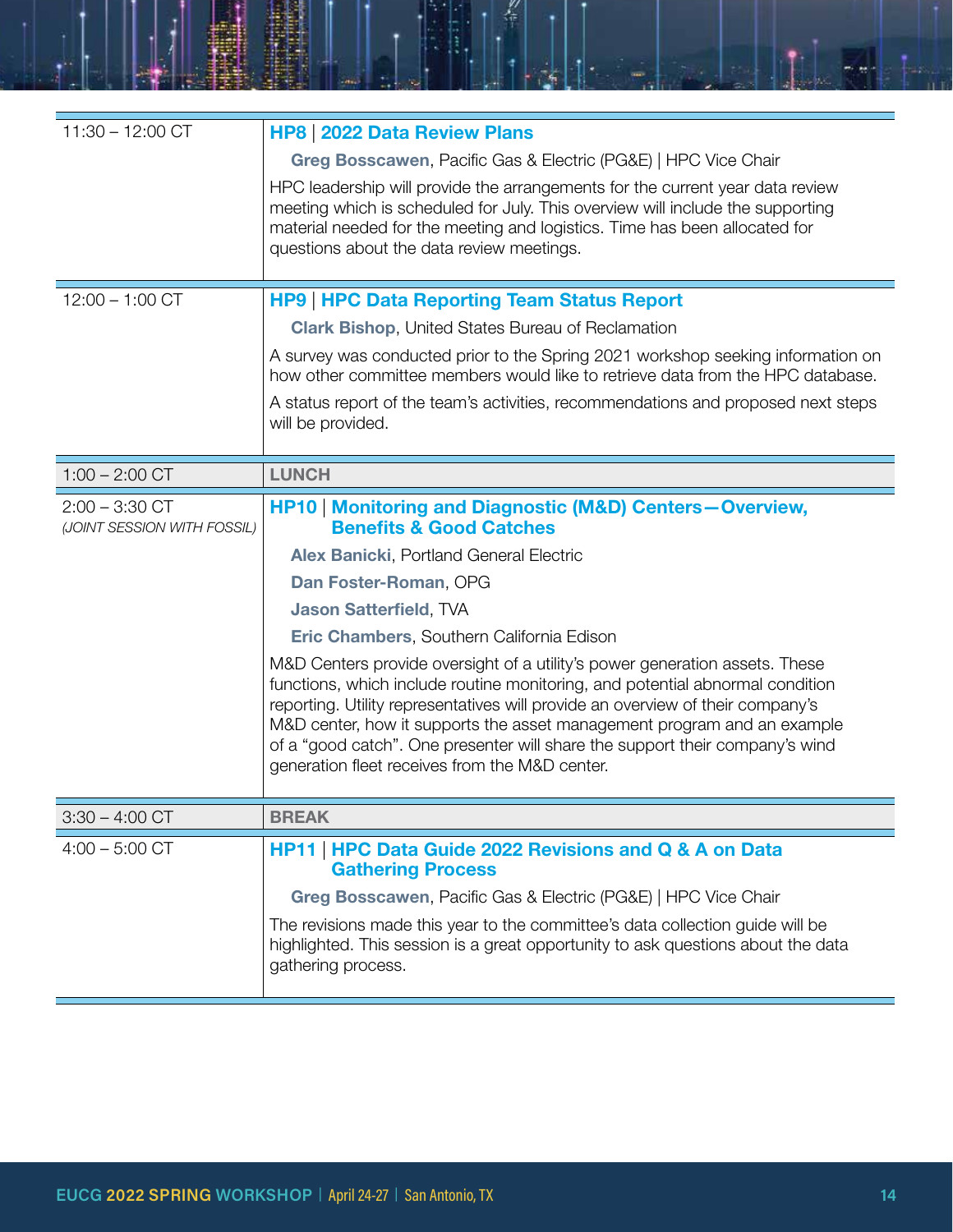| <b>WEDNESDAY, APRIL 27</b> |                                                                                                                                        |
|----------------------------|----------------------------------------------------------------------------------------------------------------------------------------|
| <b>Time Blocks</b>         | <b>Session Title</b>                                                                                                                   |
| $8:00 - 9:00$ CT           | <b>BREAKFAST</b>                                                                                                                       |
| $9:00 - 10:00$ CT          | HP12   Agenda Planning for the 2022 Fall Workshop                                                                                      |
|                            | David Sanna, USACE   HPC Vice Chair                                                                                                    |
|                            | This will be an opportunity to propose topics for the next workshop that is<br>scheduled for September 2022 and solicit participation. |
| $10:00 - 10:30$ CT         | <b>HP13   Roundtable</b>                                                                                                               |
|                            | David Sanna, USACE   HPC Chair                                                                                                         |
|                            | This session provides an opportunity for committee members to share additional<br>information or provide feedback about the workshop.  |
| $10:30 - 11:00$ CT         | <b>HP14   HPC Leadership Meeting</b>                                                                                                   |
|                            | David Sanna, USACE   HPC Chair                                                                                                         |
|                            | The HPC leadership utilizes this opportunity to discuss HPC internal matters<br>and is open to all HPC members.                        |
| 1:00 CT                    | <b>WORKSHOP ADJOURNS</b>                                                                                                               |
| $1:00 - 4:00$ CT           | <b>EUCG BOARD MEETING</b>                                                                                                              |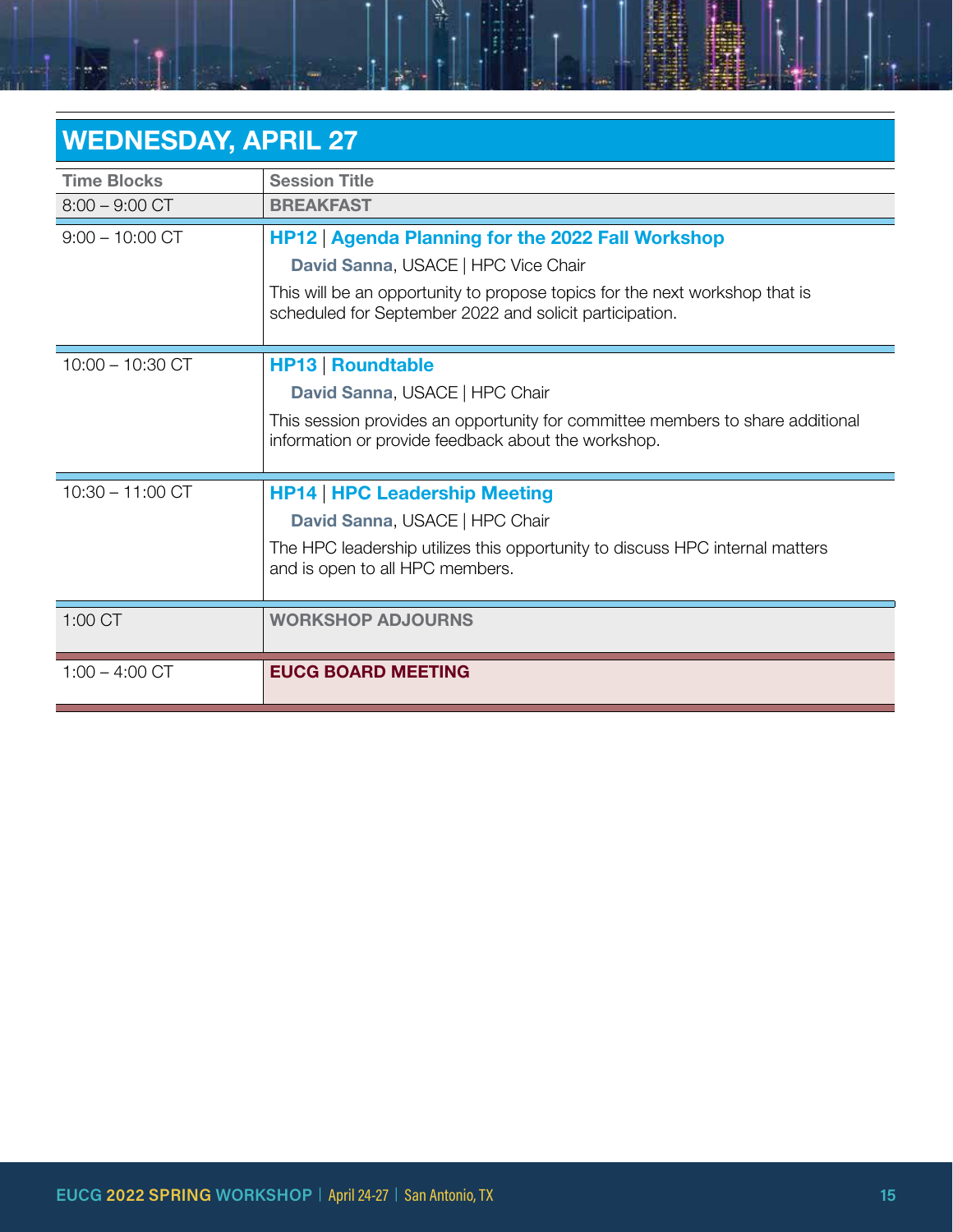

# **SOLAR Schedule**

NOTE: All session times are indicated in CENTRAL time

#### MONDAY, APRIL 25 Time Blocks Session Title 8:00 – 9:00 CT BREAKFAST 9:00 – 10:30 CT EUCG General Session Panel Discussion —Transportation Electrification Speakers: David Treichler, Oncor Electric Delivery Ryan Stanton, TVA Moderator: Joe Martucci, PSEG 10:30 – 11:00 CT **BREAK** 11:00 – 12:00 CT **Introductions/Opening Comments** Safety Case Study—Roundtable *All* Each utility will prepare a 1-2 slide 5-10 minute presentation on a safety issue that you would like to share. 12:00 – 1:00 CT Vegetation Management—Revisited Autonomous mowing or other advances in Vegetation Management? Third party solution? 1:00 – 2:00 CT **LUNCH**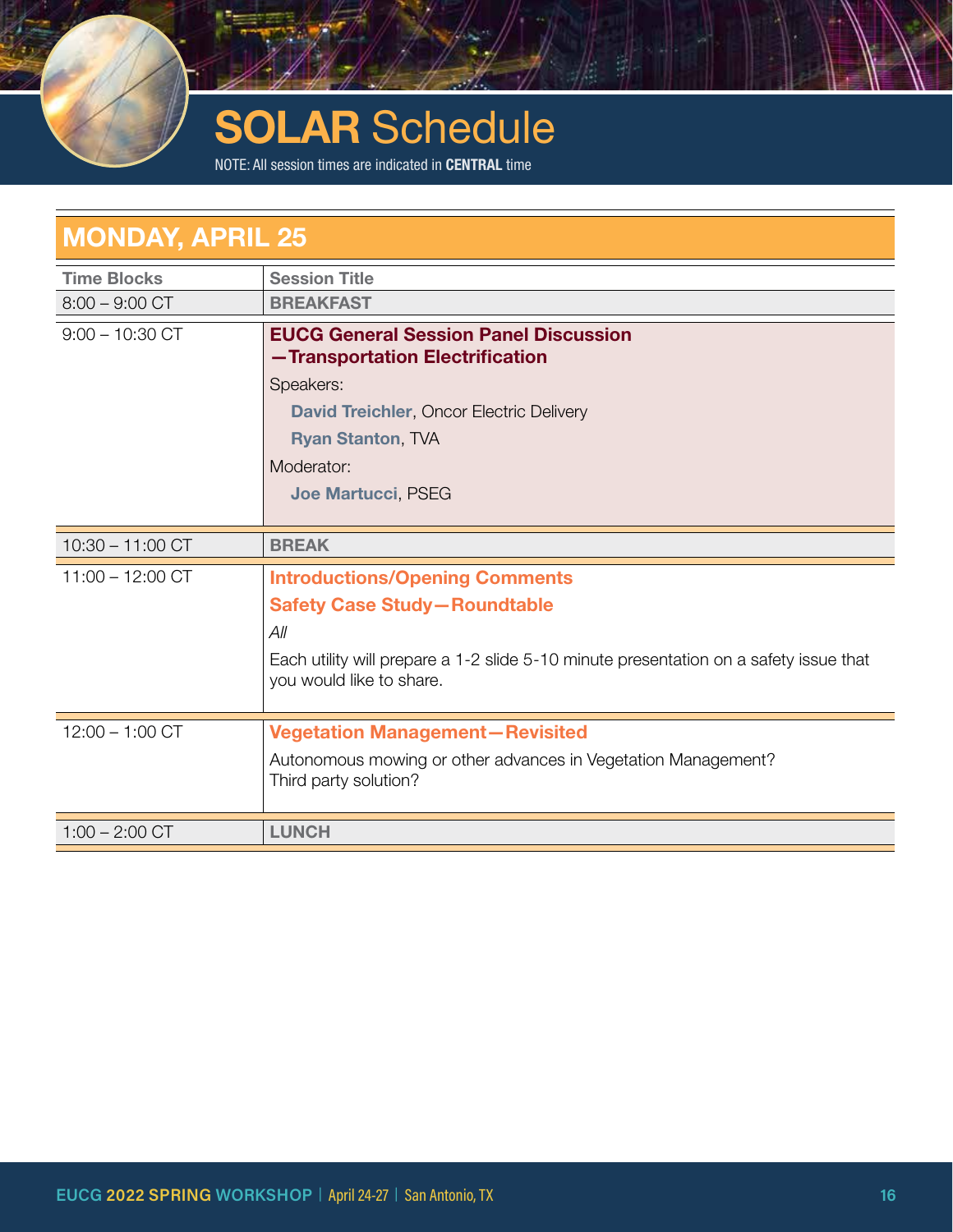| $2:00 - 3:00$ CT | <b>Drone Usage vs IV Curve Tracing</b>                                                                                           |
|------------------|----------------------------------------------------------------------------------------------------------------------------------|
|                  | APS to present on their usage of drones to perform PV module analysis                                                            |
|                  | <b>Duke Energy</b> to present on Drone process for PV module analysis                                                            |
|                  | <b>Andrew Douglas</b>                                                                                                            |
|                  | A look into how companies are using drones to perform equipment analysis<br>of PV modules to identify faulty modules or strings. |
|                  | Additional Drone usage applications will be discussed time permitting.                                                           |
| $3:00 - 3:30$ CT | <b>BREAK</b>                                                                                                                     |
| $3:30 - 4:30$ CT | <b>Automation of Data Reporting</b>                                                                                              |
|                  | <b>Richard Tilyard, Duke Energy</b>                                                                                              |
|                  | An overview of how Duke Energy is moving to automated performance reporting<br>using PI Vision.                                  |
| $4:30 - 5:30$ CT | <b>Roundtable Discussion</b>                                                                                                     |
|                  | - Equipment issues                                                                                                               |
|                  | - Best Practices                                                                                                                 |
|                  | - Spare parts strategies                                                                                                         |
|                  | - Remote accessability-for ST response to site level issues.                                                                     |
|                  | - Other items related to Solar/Storage that the team may wish to discuss                                                         |
| $6:30 - 9:00$ CT | <b>NETWORKING DINNER EVENT</b>                                                                                                   |

꼮

### TUESDAY, APRIL 26

| <b>Time Blocks</b> | <b>Session Title</b>                                                                                           |
|--------------------|----------------------------------------------------------------------------------------------------------------|
| $8:00 - 9:00$ CT   | <b>BREAKFAST</b>                                                                                               |
| $9:00 - 10:00$ CT  | <b>Safety Case Study-Roundtable</b><br>All<br>Continuation of safety presentations from Day 1 opening session. |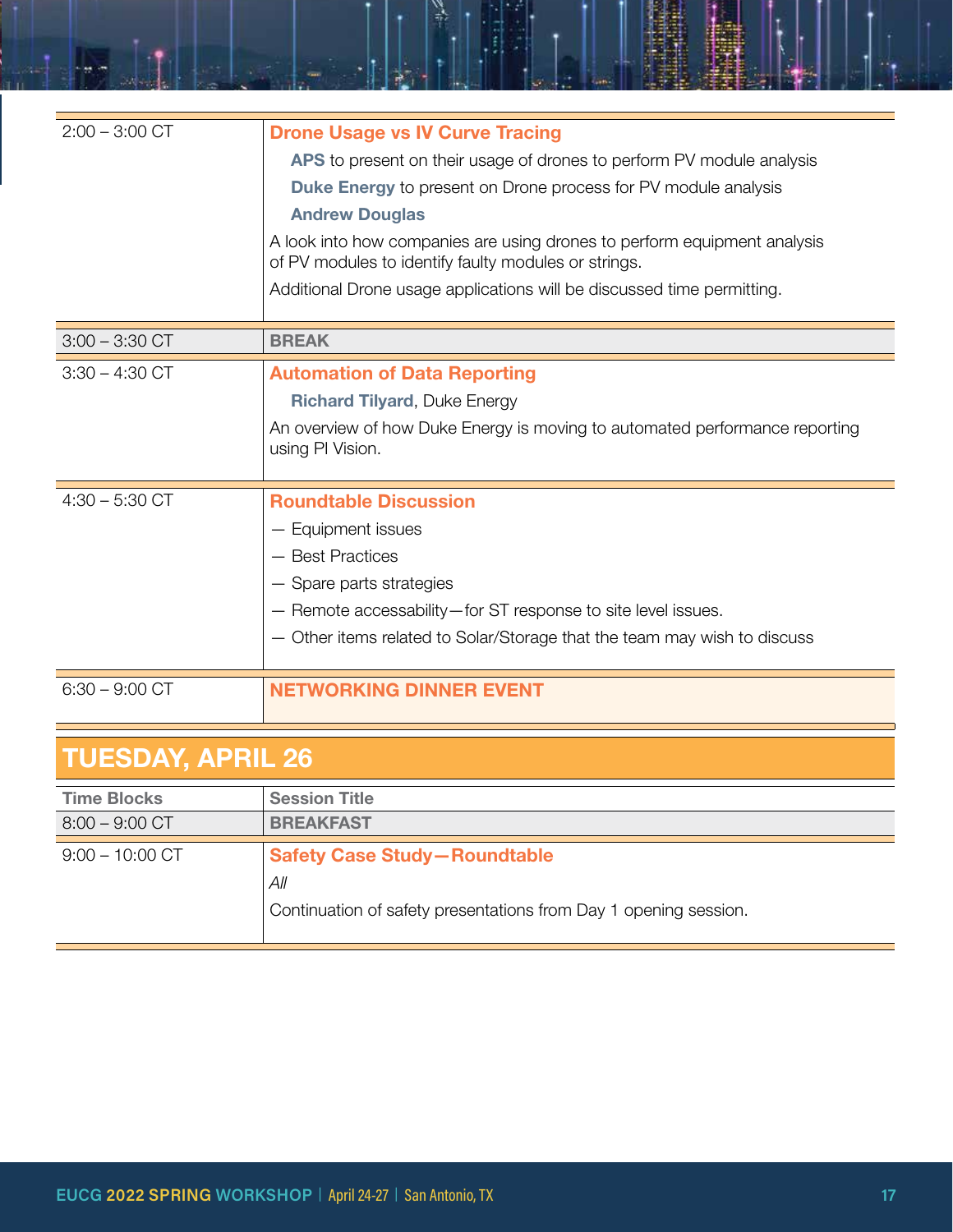| $10:00 - 11:00$ CT | <b>Solar Data Collection Discussion-Roundtable</b>                                                     |
|--------------------|--------------------------------------------------------------------------------------------------------|
|                    | All                                                                                                    |
|                    | <b>Christine Messer, TBD</b>                                                                           |
|                    | - Discussion on what the solar committee would like to compare for data analysis.                      |
|                    | - Are we comparing apples to apples?                                                                   |
|                    | - How would we like to receive the data comparison?                                                    |
|                    | - Suggestions for data collection catagories.                                                          |
|                    |                                                                                                        |
| $11:00 - 11:30$ CT | <b>BREAK</b>                                                                                           |
| $11:30 - 1:00$ CT  | <b>Safe Work Practices</b>                                                                             |
|                    | Lone worker, LOTO                                                                                      |
|                    | Roundtable discussion from each utlity how are we managing work on our sites,<br>energy isolation.     |
|                    | Working at night benefits/risks? What is eveyone using to determine lone work<br>vs. multiple workers. |
|                    | <b>PPE-ARC</b> Flash requirements.                                                                     |
|                    | <b>DTE</b> study on ARC flash calculation - Updates on EPRI 1500v study if available.                  |
| $1:00 - 2:00$ CT   | <b>LUNCH</b>                                                                                           |
| $2:00 - 3:30$ CT   | <b>WMS Process for Solar Teams-Roundtable</b>                                                          |
|                    | - Solar site maintenance requirements-Best practices?                                                  |
|                    | - What are we doing for PM's at the sites?                                                             |
|                    | - Inverters, switchyard, Arrays, trackers, combiners, etc.                                             |
|                    |                                                                                                        |
| $3:30 - 4:00$ CT   | <b>BREAK</b>                                                                                           |
| $4:00 - 5:30$ CT   | <b>Inverter Re-Powering, Process and Lessons Learned</b>                                               |
|                    | Anthony Morabito to present, currently doing a 500kw repowering effort.                                |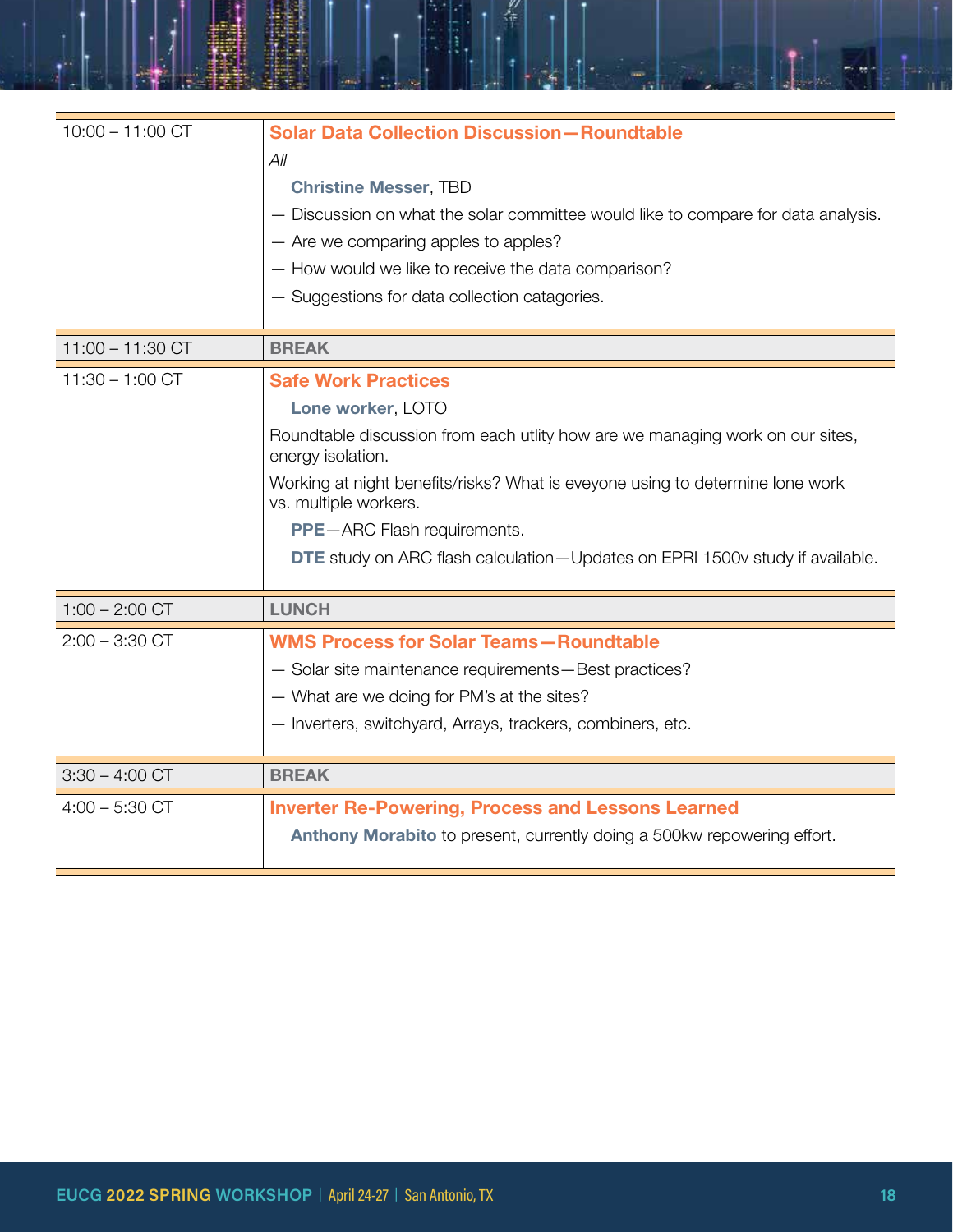#### WEDNESDAY, APRIL 27 Time Blocks Session Title 8:00 – 9:00 CT **BREAKFAST** 9:00 – 10:00 CT **PV Module Replacement** David Powell

| $1:00 - 4:00$ CT   | <b>EUCG BOARD MEETING</b>                                                                                                                         |
|--------------------|---------------------------------------------------------------------------------------------------------------------------------------------------|
| 1:00 CT            | <b>WORKSHOP ADJOURNS</b>                                                                                                                          |
| $11:30 - 1:00$ CT  | <b>Fall Session Planning-Roundtable</b><br>Suggestions on Fall session topics                                                                     |
| $11:00 - 11:30$ CT | <b>BREAK</b>                                                                                                                                      |
| $10:00 - 11:00$ CT | <b>Module Washing</b><br><b>APS</b><br>- When is Washing Justified?<br>- Monitoring Technologies?<br>- Soiling Analysis Cost and Losses           |
|                    | - Managing Different Wattages and Dimensions<br>- Redoing The Backside of the Modules<br>- Discussion-Repowering Discussion, Recycling PV Modules |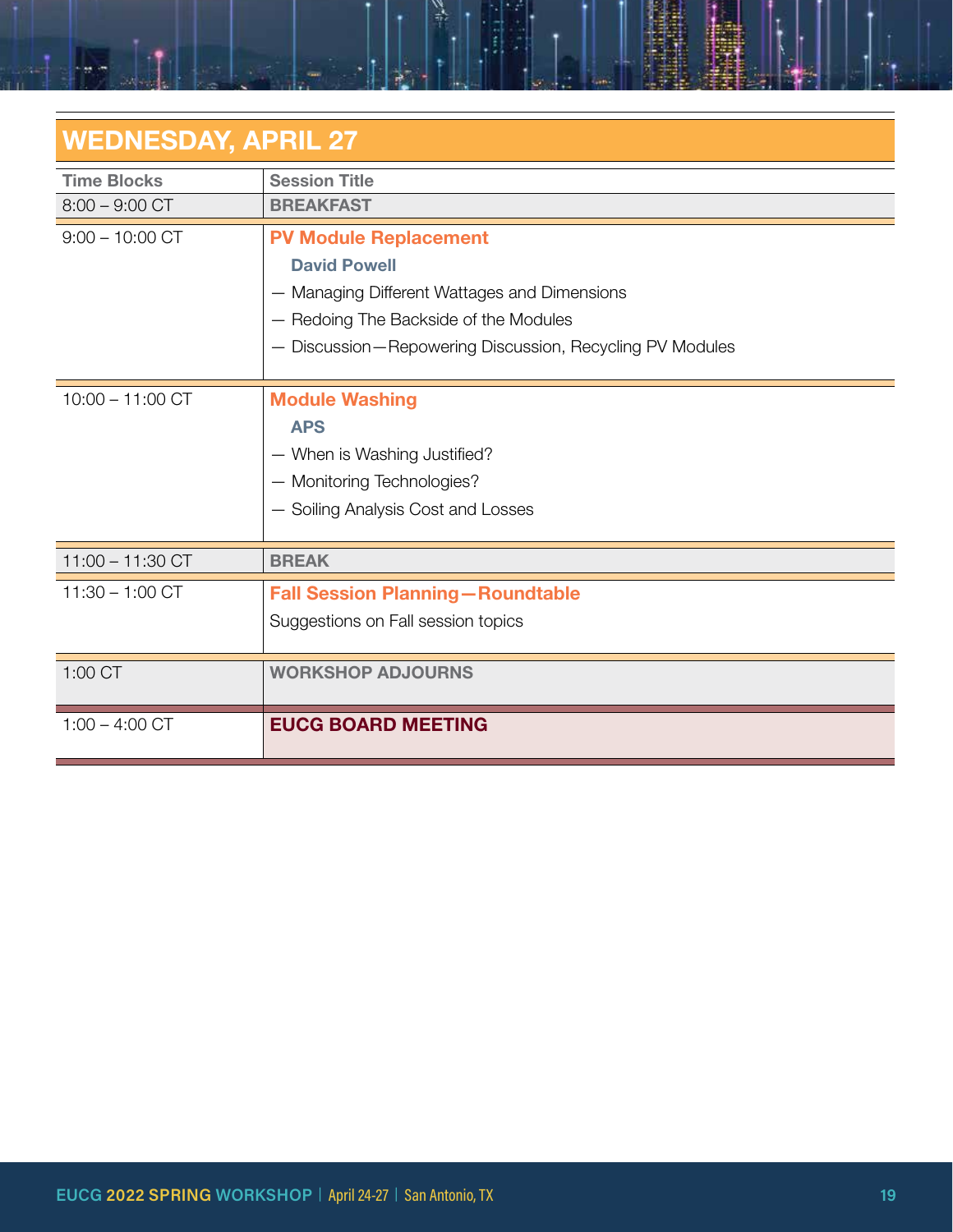# JCLEAR Schedule

NOTE: All session times are indicated in CENTRAL time

#### MONDAY, APRIL 25 Time Blocks Session Title 8:00 – 9:00 CT **BREAKFAST** 9:00 – 10:30 CT EUCG General Session Panel Discussion —Transportation Electrification Speakers: David Treichler, Oncor Electric Delivery Ryan Stanton, TVA Moderator: Joe Martucci, PSEG 10:30 – 11:00 CT BREAK 11:00 – 12:00 CT NC1 | Introductions, General Business & 2022 Strategic Plan Update Jeff Davis, DTE | Nuclear Committee Chair The EUCG Nuclear Committee is the industry source for member companies to exchange cost and staffing data; the Nuclear Committee is a key resource for nuclear business and finance professionals to network, share best practices and address key opportunities facing the nuclear industry. The EUCG Nuclear Committee Chair will update members with a current perspective of the EUCG Nuclear Committee, introduce the committee's Nuclear Leadership Team and outline the EUCG Nuclear Committee's 2022 strategic plan. 12:00 – 1:00 CT **NG2 | NID Enhancements and Retrieval of Industry Data from NIID** Christine Messer | Nuclear Committee Database Manager Christine Messer will provide an update on the 2021 survey participation, data review, and survey results. 1:00 – 2:00 CT LUNCH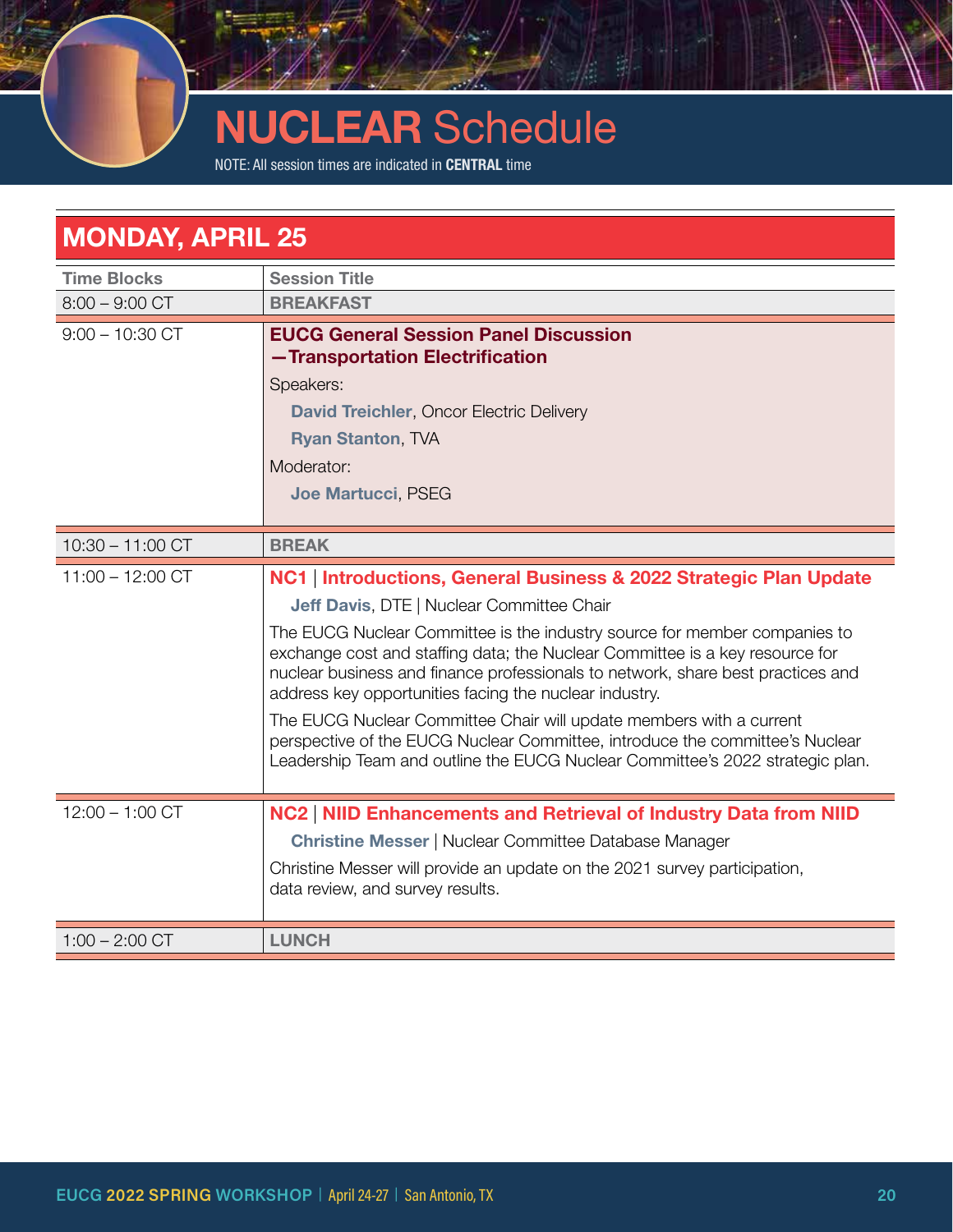| $2:00 - 3:00$ CT | <b>NC3   NEI Year in Review and Industry Update</b>                                                                                                                                                                                                                                                                                                                                                                                                                                                  |
|------------------|------------------------------------------------------------------------------------------------------------------------------------------------------------------------------------------------------------------------------------------------------------------------------------------------------------------------------------------------------------------------------------------------------------------------------------------------------------------------------------------------------|
|                  | Julie McCallum, Nuclear Energy Institute                                                                                                                                                                                                                                                                                                                                                                                                                                                             |
|                  | <b>Matt Crozat, Nuclear Energy Institute</b>                                                                                                                                                                                                                                                                                                                                                                                                                                                         |
|                  | 2021 presented an evolving landscape for nuclear energy and the energy industry<br>more broadly.                                                                                                                                                                                                                                                                                                                                                                                                     |
|                  | This session will cover the 2021 cost and performance data for the U.S. nuclear<br>fleet, as well as cover trends in policy and support for the current fleet.                                                                                                                                                                                                                                                                                                                                       |
| $3:00 - 3:30$ CT | <b>BREAK</b>                                                                                                                                                                                                                                                                                                                                                                                                                                                                                         |
| $3:30 - 4:30$ CT | <b>NC4   Presentation of Nuclear Member Issues</b>                                                                                                                                                                                                                                                                                                                                                                                                                                                   |
|                  | <b>Jeff Davis, DTE   Nuclear Committee Chair</b>                                                                                                                                                                                                                                                                                                                                                                                                                                                     |
|                  | Jeff Davis will present the nuclear discussion topics submitted by members prior<br>to the workshop. The request for topics was sent to each member company's<br>Primary Representative and Management Sponsor. This is to present items only,<br>with more detailed discussion to occur in NC11 and further sessions. The process<br>to collect, disseminate and resolve the major nuclear topics will be included in the<br>NC13 session.                                                          |
|                  |                                                                                                                                                                                                                                                                                                                                                                                                                                                                                                      |
| $4:30 - 5:15$ CT | <b>NC5   NEI TIP Winner (STP Wireless Work Management)-STP</b>                                                                                                                                                                                                                                                                                                                                                                                                                                       |
|                  | <b>Prasad Kalva, STP</b>                                                                                                                                                                                                                                                                                                                                                                                                                                                                             |
|                  | Implementation of the STP Mobile Work Management (MWM) electronic platform<br>has provided for a more empowered workforce in the field. MWM is delivered on<br>a tablet device containing the electronic work package application coupled with<br>structured access to plant equipment and work process information, and is fully<br>integrated with the Station Work Management System (WMS). This allows the<br>same LAN and Oracle access available to the individual user in the shop or office. |
|                  | The tablet provides state-of-the art camera, video, and communications tools to<br>capture as-found conditions and perform livestream sharing during the task and<br>for historical and training review after completion.                                                                                                                                                                                                                                                                            |
| $5:15 - 5:30$ CT | NC6   Day One Wrap Up and Next Day Plan                                                                                                                                                                                                                                                                                                                                                                                                                                                              |
|                  | Ives Zaldumbide, PG&E   Nuclear Committee Vice-Chair                                                                                                                                                                                                                                                                                                                                                                                                                                                 |
|                  | Close the day's sessions with a wrap up and next day highlights.                                                                                                                                                                                                                                                                                                                                                                                                                                     |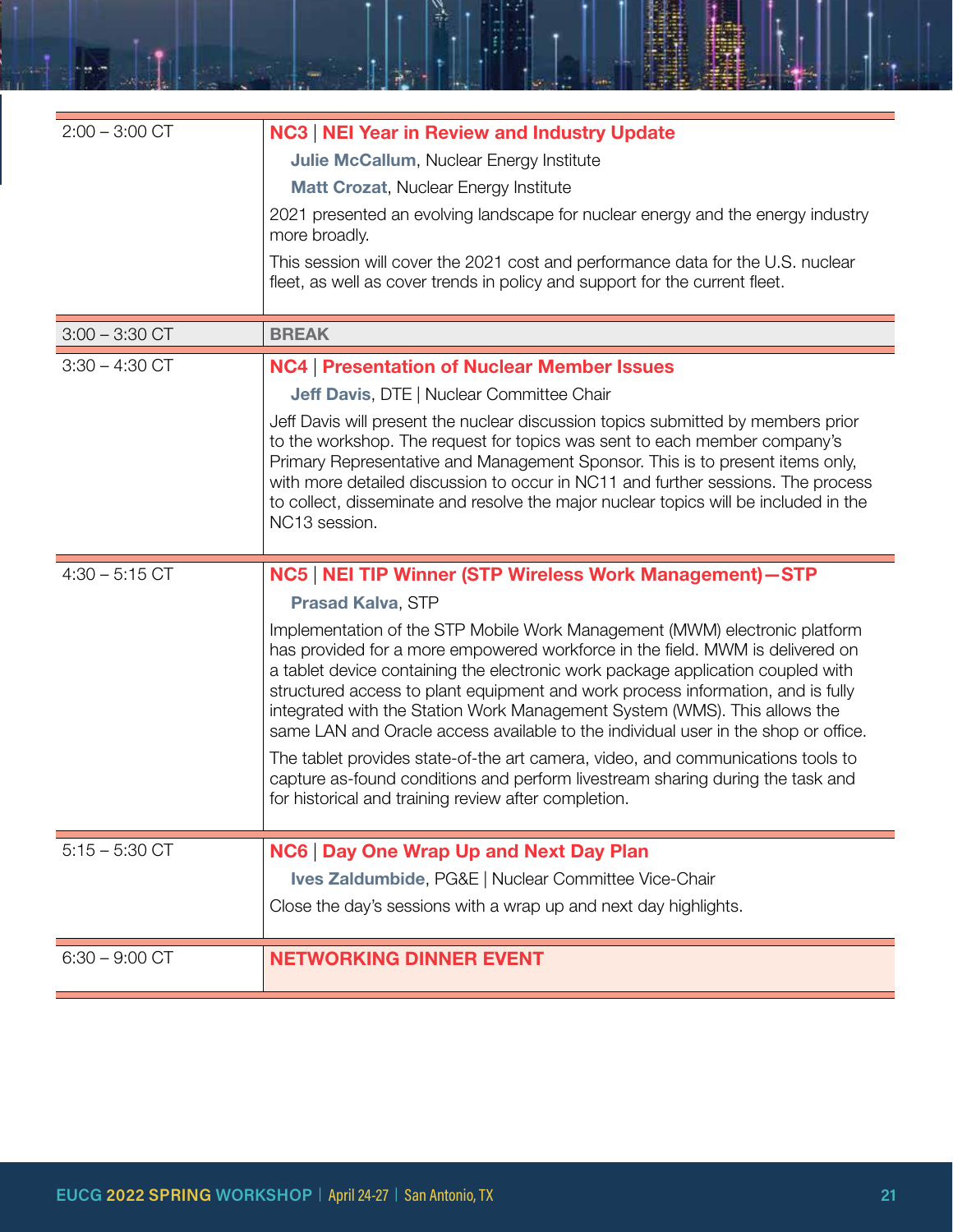### TUESDAY, APRIL 26

| <b>Time Blocks</b> | <b>Session Title</b>                                                                                                                                                                                                                                                                                              |
|--------------------|-------------------------------------------------------------------------------------------------------------------------------------------------------------------------------------------------------------------------------------------------------------------------------------------------------------------|
| $8:00 - 9:00$ CT   | <b>BREAKFAST</b>                                                                                                                                                                                                                                                                                                  |
| $9:00 - 10:00$ CT  | <b>NC7   ICE Innovation Roundtable</b><br><b>Darrell Negley, PSEG</b><br>Innovation, Costs Savings and Efficiencies are at the forefront of our daily business                                                                                                                                                    |
|                    | operations. As the economics of operating nuclear power plants become more<br>challenging, we recognize the need to share our best practices in being innovative<br>and more efficient. This open forum session will give members an opportunity to<br>share what new initiatives they are pursuing.              |
| $10:00 - 11:00$ CT | <b>NC8   Bruce Power Major Equipment Replacement</b>                                                                                                                                                                                                                                                              |
|                    | Peter Risteen, Bruce Power                                                                                                                                                                                                                                                                                        |
|                    | Bruce Power operates 8 unit Nuclear plant site near KincardineOntario Canada.<br>The units are currently in the middle of a multi billion dollar refurbishment program.<br>The presentation will provide an overview of the project with a focus on the scope,<br>cost and timing of key deliverables.            |
|                    | Furthermore, the presentation will discuss the success factors for the project<br>as well as its overall importance to both the company and the province of Ontario.                                                                                                                                              |
| $11:00 - 11:30$ CT | <b>BREAK</b>                                                                                                                                                                                                                                                                                                      |
| $11:30 - 12:15$ CT | <b>NC9   Regulatory Utility Overview</b>                                                                                                                                                                                                                                                                          |
|                    | <b>Jeff Davis, DTE   Nuclear Committee Chair</b>                                                                                                                                                                                                                                                                  |
|                    | Regulated utilities provide value for customers, communities and shareholders<br>through a mutually beneficial compact. This session will review the fundamentals<br>of the regulated utility business model as well as challenges and opportunities for<br>each stakeholder within a regulated utility paradigm. |
| $12:15 - 1:00$ CT  | <b>NC10</b> Trends in Capital                                                                                                                                                                                                                                                                                     |
|                    | Phillip Young, Constellation                                                                                                                                                                                                                                                                                      |
|                    | We will discuss the trends in Nuclear Power Capital spend over the last<br>several years and discuss what considerations companies might be faced<br>with moving forward.                                                                                                                                         |
| $1:00 - 2:00$ CT   | <b>LUNCH</b>                                                                                                                                                                                                                                                                                                      |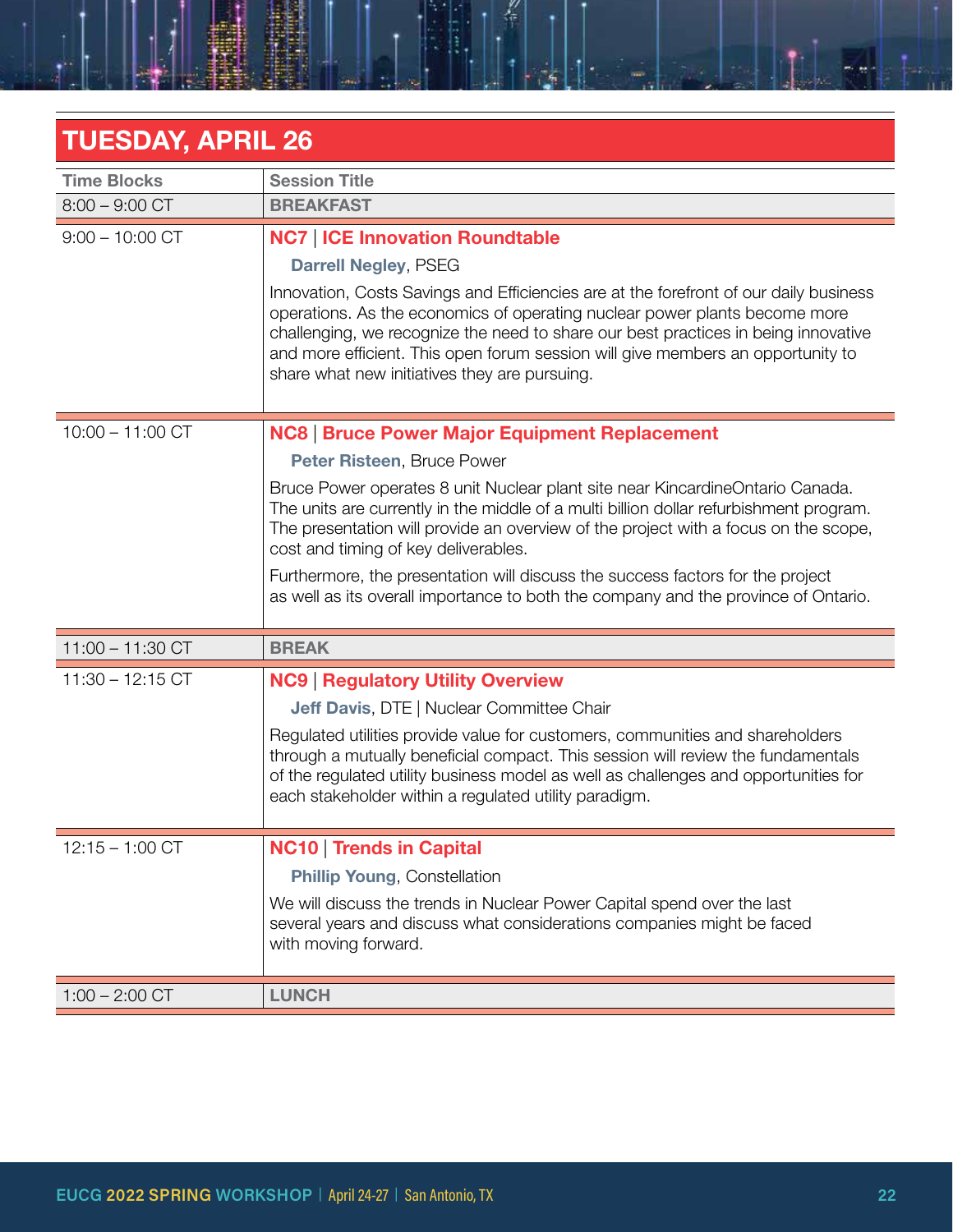| $2:00 - 2:15$ CT | <b>NC11   Major Nuclear Issues Discussion to Determine Major Topics</b><br>for Potential Workshop Breakout Sessions                                                                                                                                                                                                                                                                                                                                                                                                                                                                         |
|------------------|---------------------------------------------------------------------------------------------------------------------------------------------------------------------------------------------------------------------------------------------------------------------------------------------------------------------------------------------------------------------------------------------------------------------------------------------------------------------------------------------------------------------------------------------------------------------------------------------|
|                  | Jeff Davis, DTE   Nuclear Committee Chair                                                                                                                                                                                                                                                                                                                                                                                                                                                                                                                                                   |
|                  | Jeff Davis will continue the discussion regarding the issues submitted by<br>members in order to determine those deemed to be Major Issues. The issues<br>will be discussed and ranked to effectively utilize the experienced resources<br>present at the workshop. There are typically a maximum of 4 Major Issues<br>addressed at each workshop, given the resources available. Workshop<br>attendees will choose which issue they will work on. Then in session NC13,<br>the collected "breakout" teams will determine the purpose/scope/team logistics<br>for the assigned Major Issue. |
|                  | The expectation is that the Breakout Team members will present their<br>proposals/resolution at the close of the workshop on Wednesday morning during<br>NC15 session.                                                                                                                                                                                                                                                                                                                                                                                                                      |
| $2:15 - 3:00$ CT | NC12   Benchmarking 101, Non-Core Benchmarking                                                                                                                                                                                                                                                                                                                                                                                                                                                                                                                                              |
|                  | Benchmarking 101 is a continuing series of workshop events where our members<br>share their benchmarking experiences, lessons learned and best practices with<br>the membership.                                                                                                                                                                                                                                                                                                                                                                                                            |
|                  | This session will include a panel discussion on how benchmarking industry<br>processes through the EUCG network has supported improved business<br>performance.                                                                                                                                                                                                                                                                                                                                                                                                                             |
| $3:00 - 3:30$ CT | NC13   Major Nuclear Issues Discussion/Discuss in Breakout Teams/<br><b>Finalize Wednesday Presentations</b>                                                                                                                                                                                                                                                                                                                                                                                                                                                                                |
|                  | Jeff Davis, DTE   Nuclear Committee Chair                                                                                                                                                                                                                                                                                                                                                                                                                                                                                                                                                   |
|                  | The Major Issues Breakout Teams discuss and develop how the identified issue<br>will be handled. The team needs to clarify the issue, problem statement and desired<br>benefit along with the expected end product. The team needs to identify how they<br>see the issue being resolved.                                                                                                                                                                                                                                                                                                    |
|                  | Teams prepare a short presentation of findings and recommendations for delivery<br>at the NC15 session.                                                                                                                                                                                                                                                                                                                                                                                                                                                                                     |
| $3:30 - 4:00$ CT | <b>BREAK</b>                                                                                                                                                                                                                                                                                                                                                                                                                                                                                                                                                                                |
| $4:00 - 5:00$ CT | <b>NC13   Major Issues Discussion/Discuss in Breakout Teams/Finalize</b><br><b>Wednesday Presentations (Continued)</b>                                                                                                                                                                                                                                                                                                                                                                                                                                                                      |
|                  | Jeff Davis, DTE   Nuclear Committee Chair                                                                                                                                                                                                                                                                                                                                                                                                                                                                                                                                                   |
|                  | The Major Issues Breakout Teams continue to discuss and develop how the<br>identified issue will be handled. The team needs to clarify the issue, problem<br>statement and desired benefit along with the expected end product.                                                                                                                                                                                                                                                                                                                                                             |
|                  | The team needs to identify how they see the issue being resolved. Teams<br>prepare a short presentation of findings and recommendations for delivery<br>at the NC15 session.                                                                                                                                                                                                                                                                                                                                                                                                                |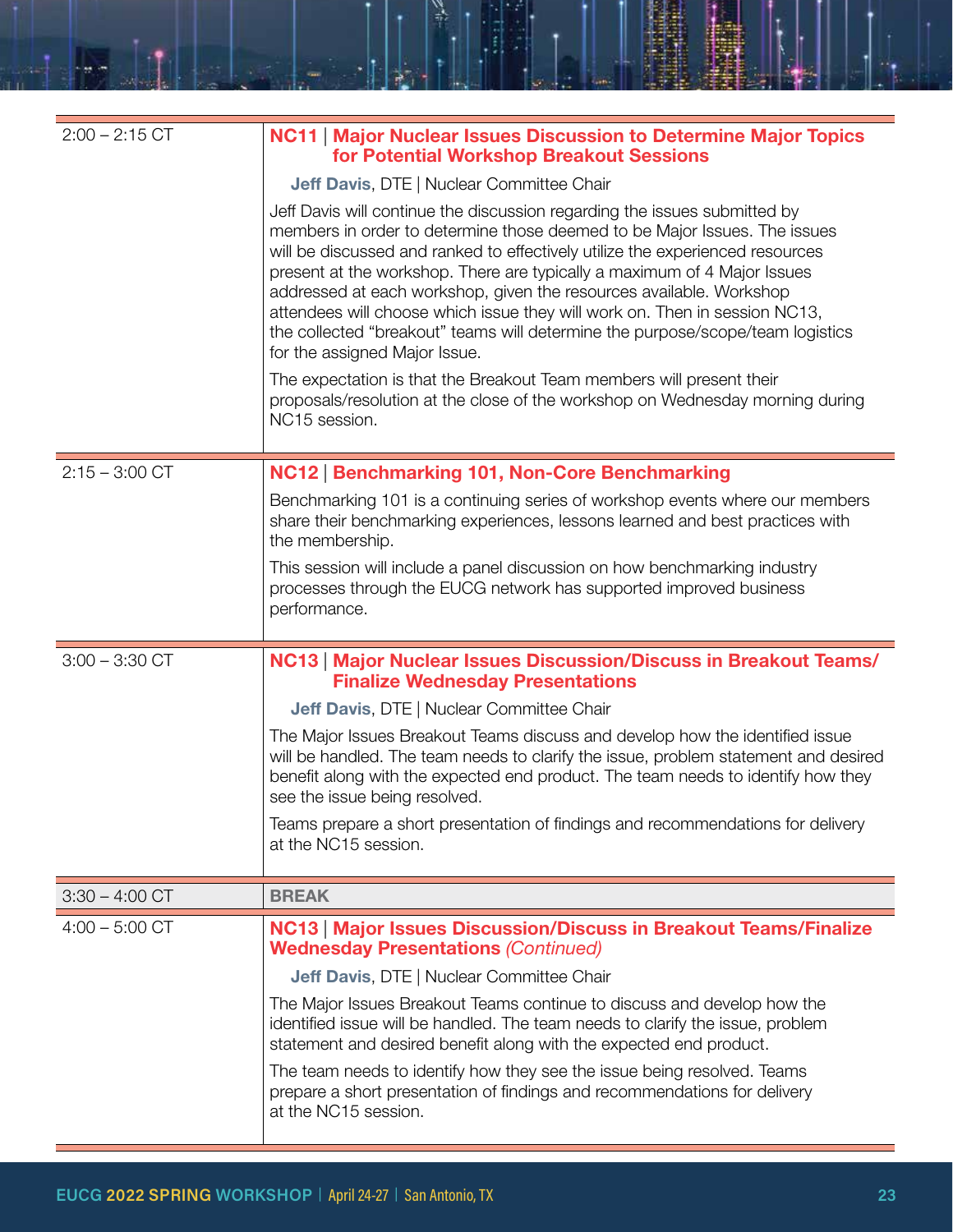#### 5:00 – 5:15 CT NC14 | Day Two Wrap Up and Next Day Plan

Ives Zaldumbide, PG&E | Nuclear Committee Vice-Chair

Close the day's sessions with a wrap up and next day highlights. Breakout teams can utilize the time after this session to finalize presentations for NC15 Wednesday morning.

#### WEDNESDAY, APRIL 27

| <b>Time Blocks</b> | <b>Session Title</b>                                                                                                                                                                                                                                                                                                                                                                   |
|--------------------|----------------------------------------------------------------------------------------------------------------------------------------------------------------------------------------------------------------------------------------------------------------------------------------------------------------------------------------------------------------------------------------|
| $8:00 - 9:00$ CT   | <b>BREAKFAST</b>                                                                                                                                                                                                                                                                                                                                                                       |
| $9:00 - 10:00$ CT  | <b>NC15   Major Nuclear Issues/Next Steps Presentations by</b><br><b>Breakout Teams</b>                                                                                                                                                                                                                                                                                                |
|                    | Jeff Davis, DTE   Nuclear Committee Chair                                                                                                                                                                                                                                                                                                                                              |
|                    | The Breakout Team Leads will present the findings and potential next steps for<br>their respective issue. The attendees provide feedback on the presentations.<br>The draft charters, if applicable, are provided to the Nuclear Chair for discussion<br>with the Nuclear Leadership Team regarding disposition (resources, timelines etc.)<br>at the Nuclear Leadership Team meeting. |
| $10:00 - 11:00$ CT | NC16   Spring Workshop Wrap-Up & Roundtable                                                                                                                                                                                                                                                                                                                                            |
|                    | Ives Zaldumbide, PG&E   Nuclear Committee Vice-Chair                                                                                                                                                                                                                                                                                                                                   |
|                    | Solicit member feedback on the workshop content and facilities; and officially close<br>the workshop.                                                                                                                                                                                                                                                                                  |
| $11:00 - 11:30$ CT | <b>BREAK</b>                                                                                                                                                                                                                                                                                                                                                                           |
| $11:30 - 1:00$ CT  | <b>Nuclear Leadership Team Meeting</b>                                                                                                                                                                                                                                                                                                                                                 |
|                    | Nuclear Leadership Team Members Only                                                                                                                                                                                                                                                                                                                                                   |
| 1:00 CT            | <b>WORKSHOP ADJOURNS</b>                                                                                                                                                                                                                                                                                                                                                               |
| $1:00 - 4:00$ CT   | <b>EUCG BOARD MEETING</b>                                                                                                                                                                                                                                                                                                                                                              |